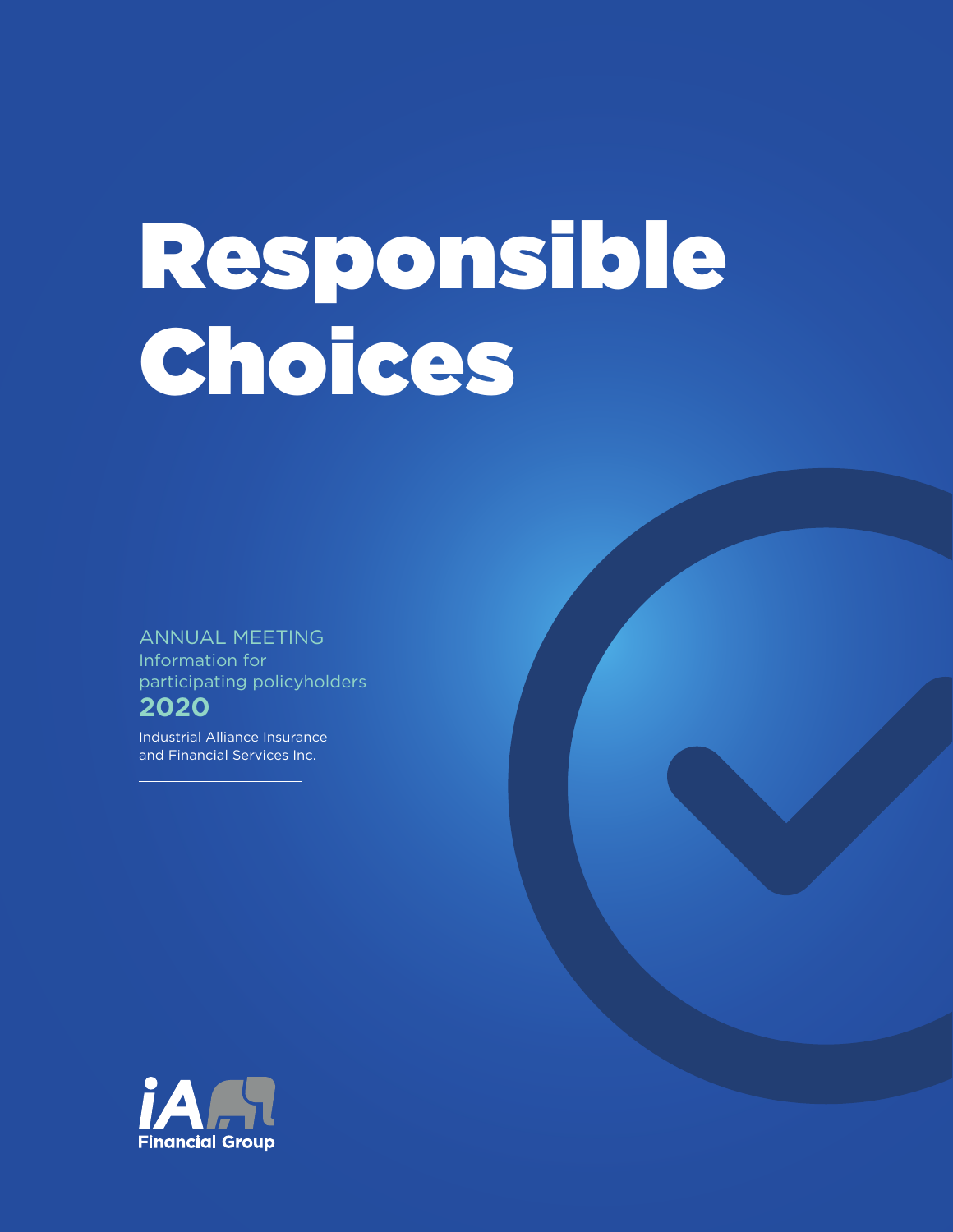# **Notice of the 2020 Annual Meeting of the Sole Common Shareholder and of the Participating Policyholders**

#### When?

May 7, 2020 2:00 p.m. (Eastern time)

#### Where?

Virtual-only meeting via live audio webcast online at the following address: https://www.icastpro.ca/eia200507a.

Please refer to section "Meeting Information" of the circular to obtain login instructions.

#### Agenda

- 1) receive the consolidated financial statements of Industrial Alliance Insurance and Financial Services Inc. and the report of the external auditor for the year ended December 31, 2019;
- 2) elect the directors for the ensuing year;
- 3) appoint the external auditor for the ensuing year;
- 4) receive copy of the new participating accounts management policy; and
- 5) transact such other business as may be properly brought before the Meeting.

The Annual Meeting of iA Financial Corporation Inc. will be held on the same webcast.

# **For your Information**

- Please note that according to the applicable regulation, the participating policyholders will be invited to vote only on item 2 of the Agenda, as more fully described in this document.
- In order for a proxy to be voted at the Annual Meeting, the properly completed proxy form must be received by Computershare Investor Services Inc., 100 University Avenue, 8th floor, Toronto, Ontario, M5J 2Y1, no later than 5:00 p.m. (local time) on May 5, 2020, or at least 48 hours before any adjournment(s) thereof.

Please refer to section "Meeting Information" for all voting information.

Quebec City, Quebec, March 9, 2020

Vennifo Willee

Jennifer Dibblee Corporate Secretary Industrial Alliance Insurance and Financial Services Inc.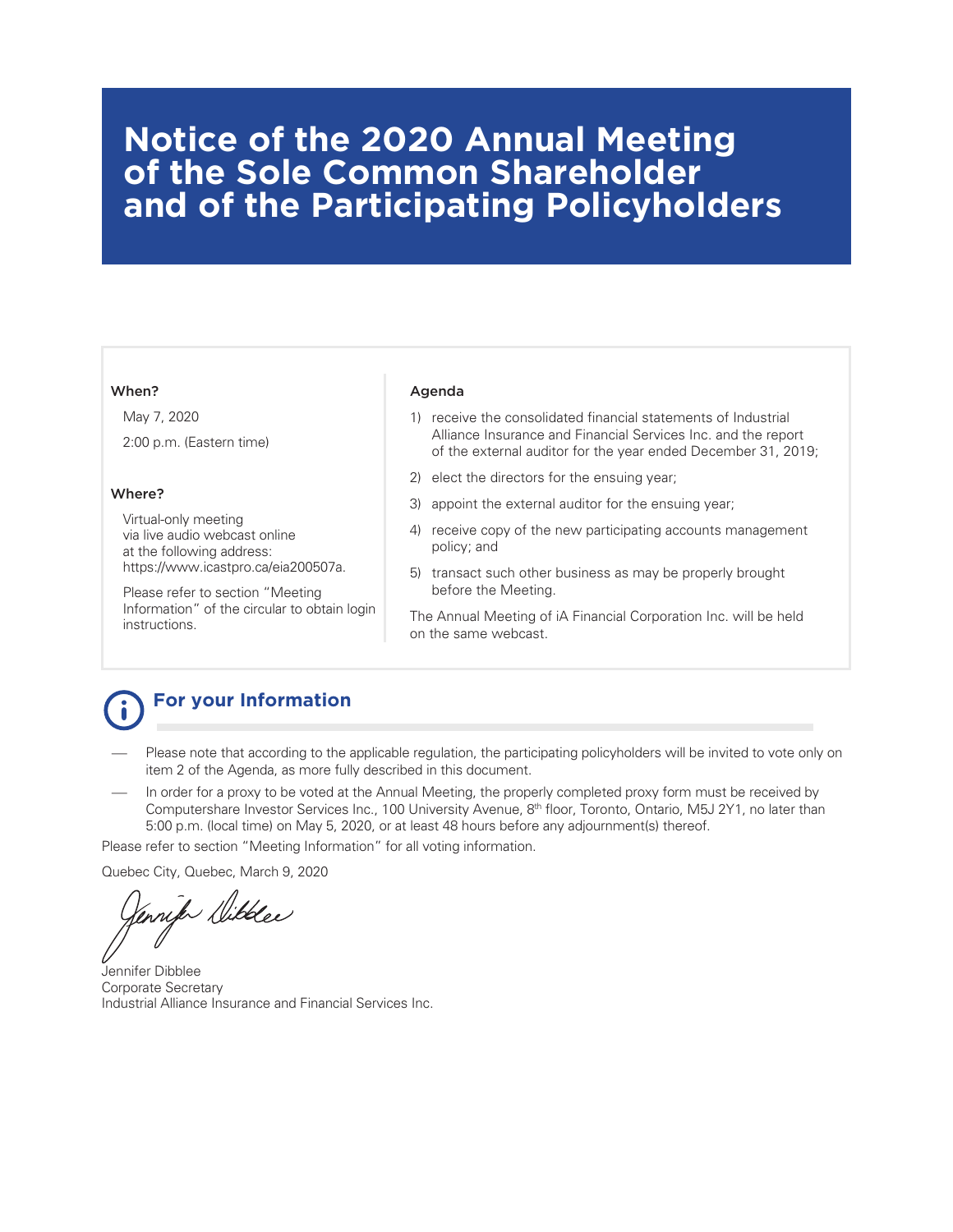# **Message from the Chair of the Board of Directors**

### **Responsible Governance**

It gives me great pleasure to invite you to the Industrial Alliance Insurance and Financial Services Inc. Annual Meeting, which will be held on Thursday, May 7, 2020 at 2:00 p.m. via live audio webcast online at https://www.icastpro.ca/eia200507a.This will be an opportunity for us to discuss various aspects of the Corporation's governance.

This year, as a precautionary measure to proactively address the public health impact of coronavirus disease (COVID-19), to mitigate health and safety risks to our shareholders, employees and other stakeholders, and to abide by some of the Government of Québec's directives and recommendations, we will hold our Annual Meeting in a virtual-only format. The Annual Meeting will thus be broadcasted live online. Participating policyholders will have an equal opportunity to participate in the Annual Meeting online, regardless of geographic location. At the Annual Meeting, participating policyholders will have the opportunity to ask questions and to exercise their voting right.

We value candid, open and continuous discussion with you, in the spirit of good governance of which we are proud.

I would also like to point out that iA Financial Group ranked seventh in the 18th edition of Board Games, a ranking by The Globe and Mail, which assesses, on an annual basis, governance in Canadian companies. In 2019, 224 Canadian listed companies were evaluated using rigorous criteria, in particular transparency, shareholder rights, rules governing shareholding and board composition. It is an honour for us to place for the first time in the top 10 of this prestigious Canadian ranking.

#### Two Boards of Directors

After passing all the regulatory milestones and obtaining the approval of our shareholders, iA Financial Corporation became the group's parent company on January 1, 2019. I have the honour of now chairing two boards of directors: that of iA Financial Corporation Inc. and that of Industrial Alliance Insurance and Financial Services Inc. The composition of these two boards is the same.

In 2019, certain changes occurred among the Board of Directors.

Ms. Mary C. Ritchie as well as Mr. Robert Coallier and Mr. Michael Hanley left the Boards. I would like to thank them for their substantial and highly appreciated contribution to our work.

Three new directors joined us: Ms. Monique Mercier, Ms. Ginette Maillé and Mr. Benoit Daignault. Through their vast experience and qualities, these distinguished directors greatly contribute to the Board's activities.

The Board of Directors has 12 directors, 11 of whom are independent members. Furthermore, 42% of the members are women.

#### Sustained Creation of Growth

The directors are pleased to note that the group once again demonstrated real drive in the creation of growth.

In this regard, I would like to draw your attention to three elements.

The first is that the Corporation announced, on August 29, 2019, the creation of the new position of Chief Growth Officer. This strategic position was entrusted to Michael L. Stickney, an executive officer who, in his previous roles, worked on developing sectors that now contribute significantly to the Corporation's results. Mr. Stickney oversees growth initiatives for all lines of business in both Canada and the United States.

Second, at the end of 2019, iA Financial Corporation announced its intention to acquire the American company IAS Parent Holdings, which will be the largest acquisition in its history. Based in Austin, Texas, IAS is one of the largest independent providers of solutions in the U.S. vehicle warranty market. This transaction is expected to close in the second quarter of 2020.

This acquisition is part of the solid strategic plan which the group has put in place for the next few years.

And third, sales in 2019 once again posted strong growth. For example, segregated fund sales generated outstanding results. The two divisions of the U.S. Operations, namely Individual Insurance and Dealer Services, maintained their solid growth momentum. Several other business units also achieved noteworthy sales, including Group Savings and Retirement and Industrial Alliance Auto and Home Insurance.

#### Sustainable Development

The Corporation also took significant steps toward sustainable development. Since April 17, 2019, iA Financial Group became a signatory of the United Nations Principles for Responsible Investment (PRI).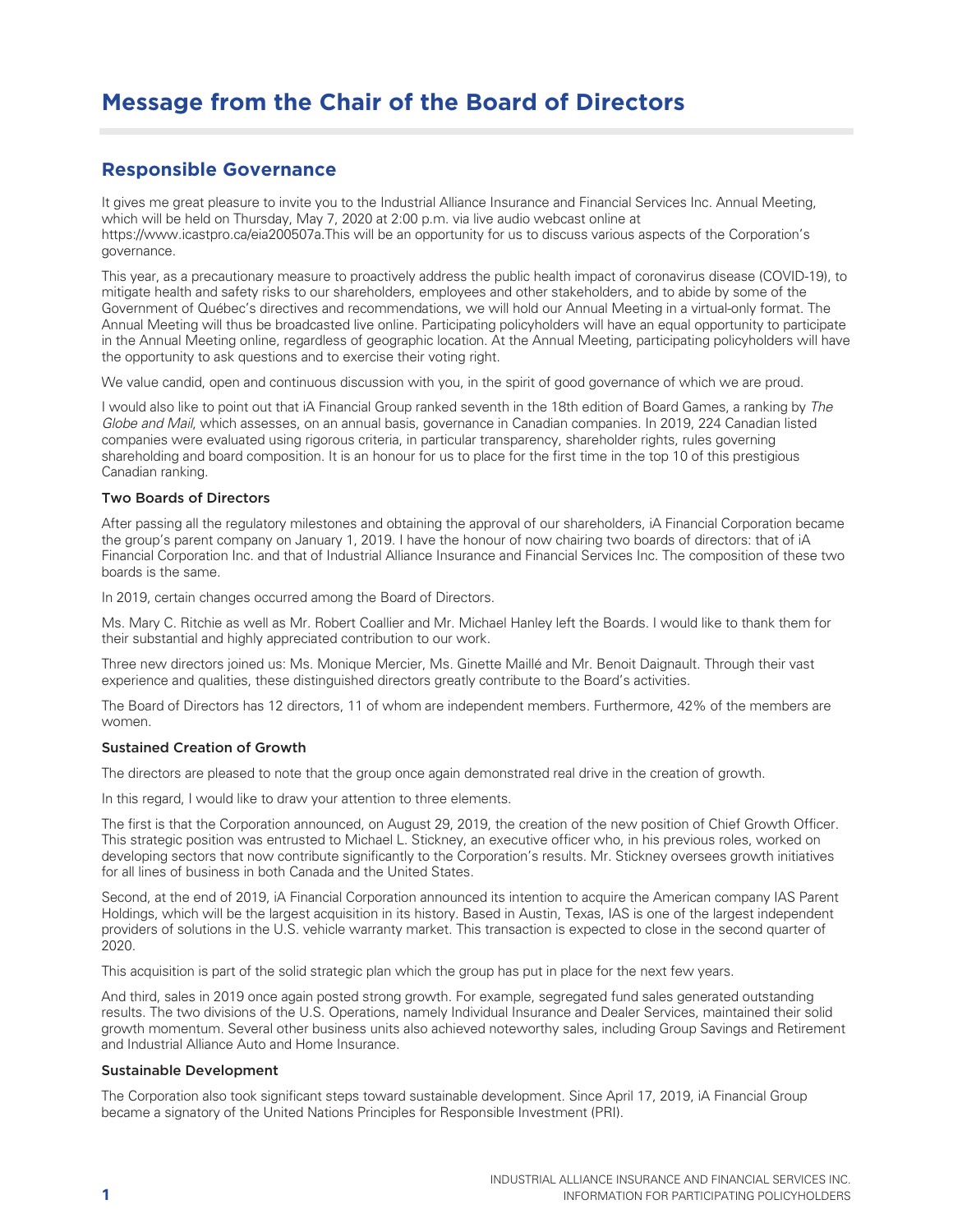Later, on December 13, 2019, iA Financial Group announced its commitment to becoming carbon neutral by maximizing its efforts to reduce its residual greenhouse gas (GHG) emissions at the source and by offsetting its residual GHG emissions through the purchase of carbon credits.

#### Annual Meeting

In this Information Document, we are providing you with extensive information on our governance that I encourage you to review.

I also invite you to exercise your voting right, either by online ballot at the Annual Meeting, or by telephone, online or by completing the proxy form attached hereto.

On behalf of Industrial Alliance Insurance and Financial Services Inc.'s Board of Directors and executive officers, I would like to sincerely thank you for your trust and support.

I look forward to discussing with you at the Annual Meeting on May 7, 2020.

egues nortin

Jacques Martin Chair of the Board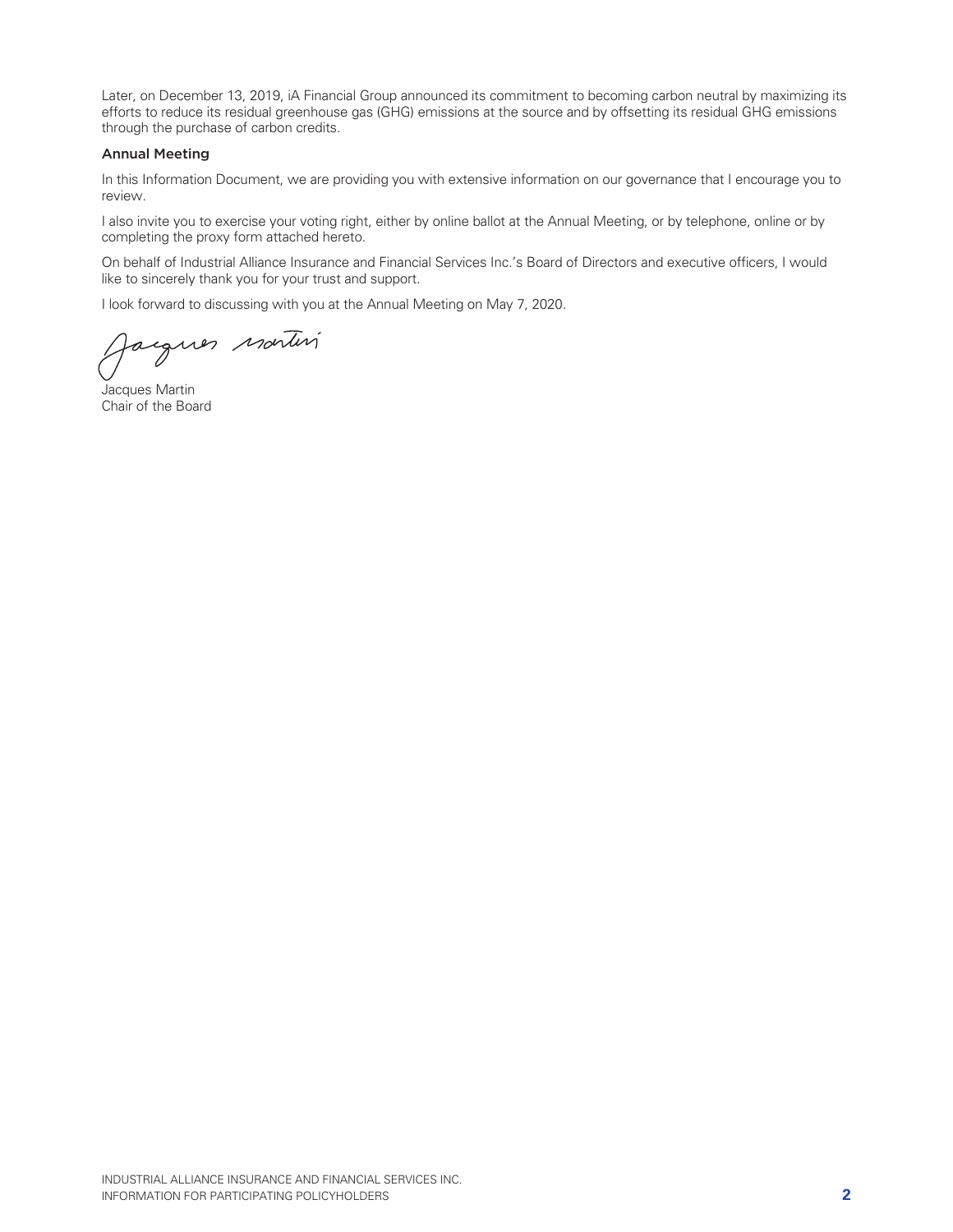# **Meeting Information**



# **For your Information**

- The Information Document is part of the solicitation of proxies by the management of Industrial Alliance Insurance and Financial Services Inc. (the "**Corporation**" or "**iA Insurance**"), for use at the 2020 Annual Meeting. Herein you shall find important information required to exercise your voting right.
- This year, as a precautionary measure to proactively address the public health impact of coronavirus disease (COVID-19), to mitigate health and safety risks to our shareholders, employees and other stakeholders, and to abide by some of the Government of Québec's directives and recommendations, we will hold our Annual Meeting in a virtual-only format. The Annual Meeting will thus be broadcasted live online. Participating policyholders will have an equal opportunity to participate in the Annual Meeting online, regardless of geographic location. At the Annual Meeting, participating policyholders will have the opportunity to ask questions and to exercise their voting right.
- Please note that according to the applicable regulation, the participating policyholders will be invited to vote only on item 2 of the Agenda, as more fully described in this document.
- You have received the Information Document because you held, at the close of business on March 9, 2020, a participating policy of iA Insurance. Unless otherwise indicated, the information contained in the Information Document is up to date as of March 9, 2020 and all amounts are in Canadian dollars.
- In order for a proxy to be voted at the Annual Meeting, the properly completed proxy form must be received by Computershare Investor Services Inc., 100 University Avenue, 8th floor, Toronto, Ontario, M5J 2Y1, no later than 5:00 p.m. (local time) on May 5, 2020, or at least 48 hours before any adjournment(s) thereof.
- The financial statements presented to the Sole Common Shareholder and to the Participating Policyholders are those of Industrial Alliance Insurance and Financial Services Inc.
- We will hold the Annual Meeting of Common Shareholders of iA Financial Corporation Inc. at the same time. The questions on the agenda of each meeting will be reviewed separately. However, the management's presentation will cover both companies and a joint question and answer session will follow.

# **Questions Submitted at the Annual Meeting**

# **Our Financial Statements**

The consolidated financial statements of iA Insurance for the year ended December 31, 2019 will be presented at the Meeting. You will find the information in our 2019 Annual Report, which is available on our website at ia.ca and on the SEDAR website at sedar.com.

# **Election of Directors**

The term of office of each of the current directors expires at the close of the Meeting. Twelve directors will be elected at the Meeting. These twelve director nominees are also proposed for election as directors of iA Financial Corporation, the Sole Common Shareholder of iA Insurance.

Each director elected at the Meeting will hold office until the close of the next Annual Meeting, unless he or she resigns or otherwise vacates his or her office. In accordance with our Policy Regarding the Election of Directors, a candidate who receives a number of abstentions higher than the number of votes in his or her favour is required to submit his or her resignation to the Board.



The Board recommends that you vote FOR each director nominee as proposed by the Corporation.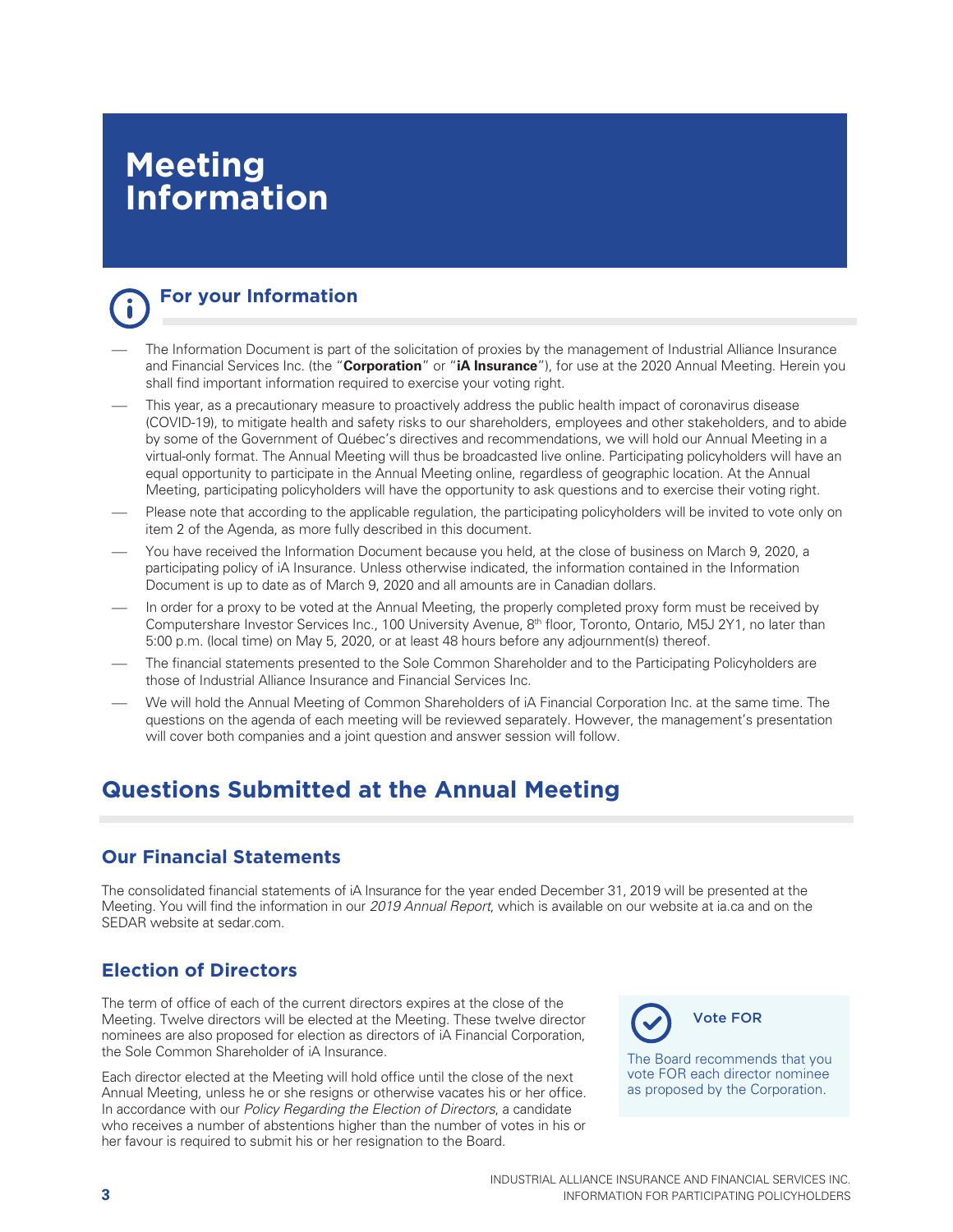In accordance with the *Insurers Act* (Quebec), the holders of participating policies are entitled to elect at least one third of the Board of Directors' members. Therefore, the Participating Policyholders are entitled to elect four (4) directors.

All directors, whether elected by the Participating Policyholders or by the Sole Common Shareholder, have a duty to act in the best interest of the Corporation, taking into account both the interests of the policyholders and of the Sole Common Shareholder.

# **Appointment of the External Auditor**

The Sole Common Shareholder will vote regarding the appointment of the external auditors. Deloitte LLP has been our external auditor since 1940.

# **Participating Accounts Management Policy**

In 2019, the policies applicable to the management of the participating accounts were revised and consolidated into one policy. In accordance with the *Insurers Act* (Quebec), the new participating accounts management policy will be presented at the Meeting. You will find a summary of this policy in Schedule A as well as information on the main changes that have been made. The policy will be available on the platform during the webcast.

### **Consideration of Other Matters**

As at the date of this Information Document, iA Insurance is aware of no amendment to the matters discussed above nor of any other matters that may come before the Meeting.



Persons who hold, as of March 9, 2020, a participating policy will be entitled to vote at the Meeting, but only for the election of at least one third of the Board of Directors' members, the whole in accordance with the *Insurers Act* (Quebec). The Participating Policyholders will be entitled to one vote per person, notwithstanding the number of participating policies they held.

As of March 9, 2020, the number of Participating Policyholders is 62,377.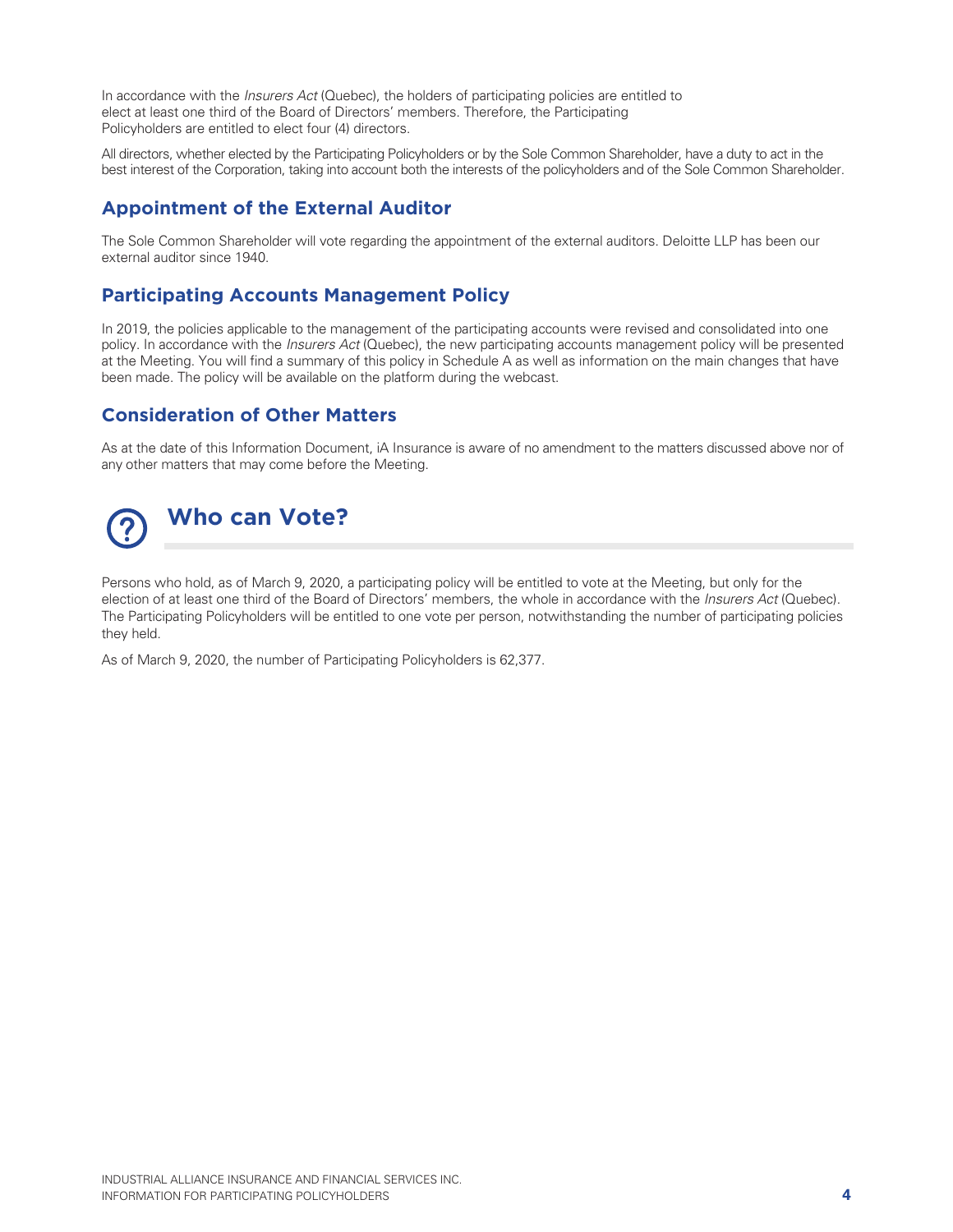

You may exercise your voting right in one of two ways:



Attend the virtual Meeting and vote by online ballot



Attend the virtual Meeting and vote by online ballot

If you wish to attend the Meeting and exercise your voting right at that moment, follow the following steps on the day of the Meeting:

- Log in online at https://www.icastpro.ca/eia200507a. We recommend that you log in at least one hour before the Meeting starts.
- Enter your control number (see below) and password "iA2020" (case sensitive) OR log online as a guest at https://www.icastpro.ca/eia200507b and then complete the online form (guests can attend the Meeting, but are not able to vote).

The control number located on the form of proxy you received is your "control number".

You are not required to complete the proxy form that was sent to you if you choose to at the Meeting.

If you attend the Meeting online, it is important that you are connected to the Internet at all times during the Meeting in order to vote when balloting commences. It is your responsibility to ensure connectivity for the duration of the Meeting. You should allow ample time to check into the Meeting online and complete the related procedure.



**The persons named in the accompanying Proxy Form for the Participating Policyholders are the Chair of the Board of Directors and the President and Chief Executive Officer. They will represent Participating Policyholders. You are entitled to appoint a person (who need not to be a Participating Policyholder) other than the persons designated in the Proxy Form to represent you at the Meeting.** 

For the proxy voting right to be exercised at the Annual Meeting, the duly completed Proxy Form must be received by Computershare Investor Services Inc., 100 University Avenue, 8th Floor, Toronto, Ontario, M5J 2Y1, no later than 5:00 p.m. (local time) on May 5, 2020 or at least 48 hours before any adjournment(s) of the Meeting

### **Solicitation of Proxies**

The solicitation of Proxies will be made primarily by mail. However, our management, our employees or employees of Computershare Investor Services Inc., our transfer agent, may also contact you by telephone. We may also retain the services of solicitation agents to assist us with this process. We will pay all expenses in connection with the solicitation of Proxies.

Do not attend the virtual Meeting and vote by proxy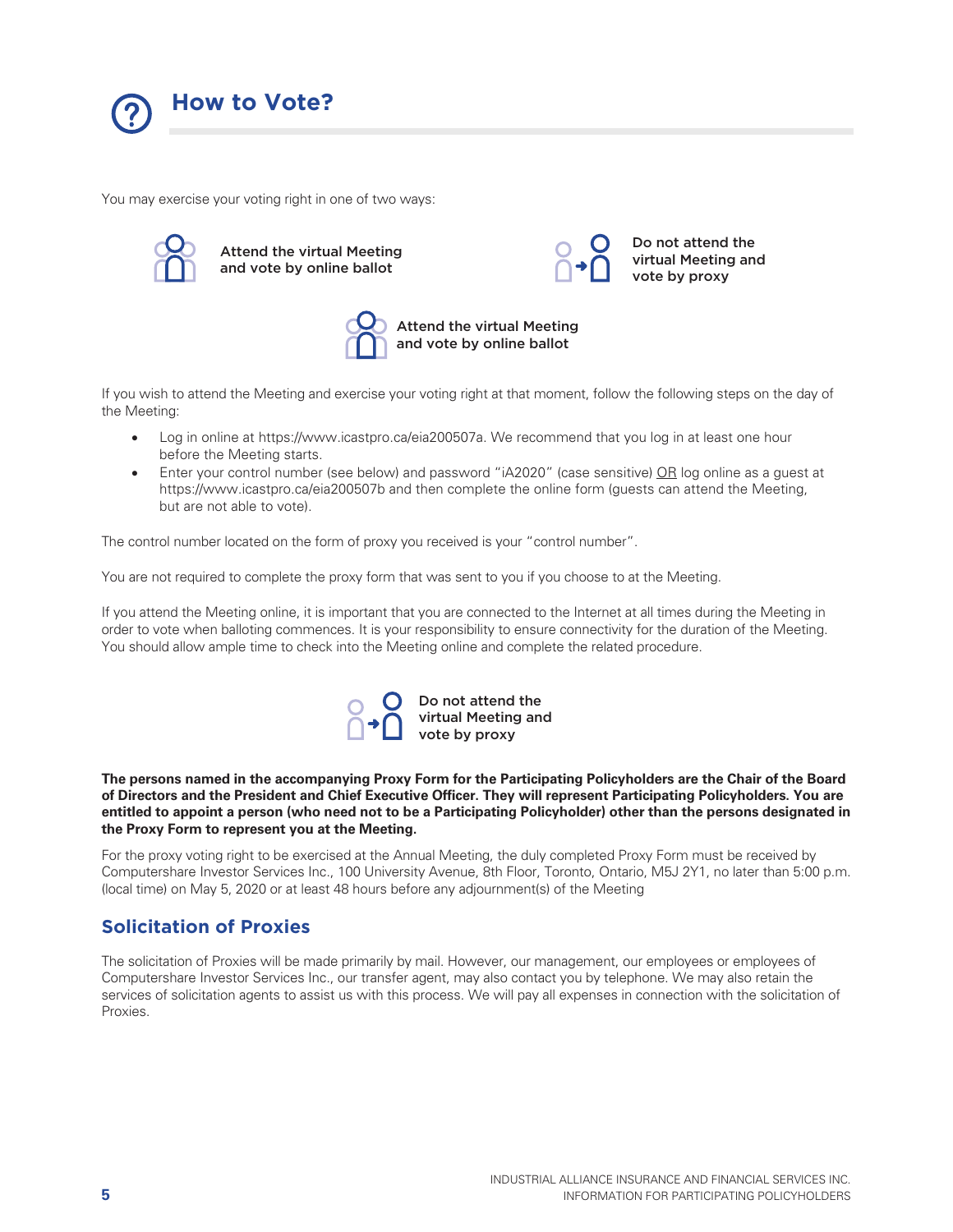# **Amendment of Your Voting Instructions**

If you change your mind about how you want to vote, please note that you may change your vote:

- by sending a new Proxy, following the instructions and time limit mentioned above; or
- by submitting an instrument in writing executed by you or by your duly authorized attorney to the Secretary of iA Insurance at 1080 Grande Allée West, P.O. Box 1907, Station Terminus, Quebec City, Quebec, G1K 7M3, at any time up to and including the last business day preceding the day of the Meeting at which the proxy is to be used or any adjournment(s) thereof.

### **How Will Your Proxy Vote?**

If you provided voting instructions in your proxy form, your proxy must exercise your voting right in accordance with your instructions.

If you did not provide voting instructions in your proxy form, your proxy will vote FOR the election of the director nominee representing the Participating Policyholders.

# **How to Attend the Meeting as a Guest?**

You can attend the Virtual-only meeting via live audio webcast online as a guest. You need to log in at the following address: https://www.icastpro.ca/eia200507b and then complete the online form. As a guest you can attend the Meeting, but you are not able to vote.

The recording of the Meeting will be available at least until the next Meeting is held. It will be accessible on the "Investor Relations" section of our website (ia.ca/investorrelations).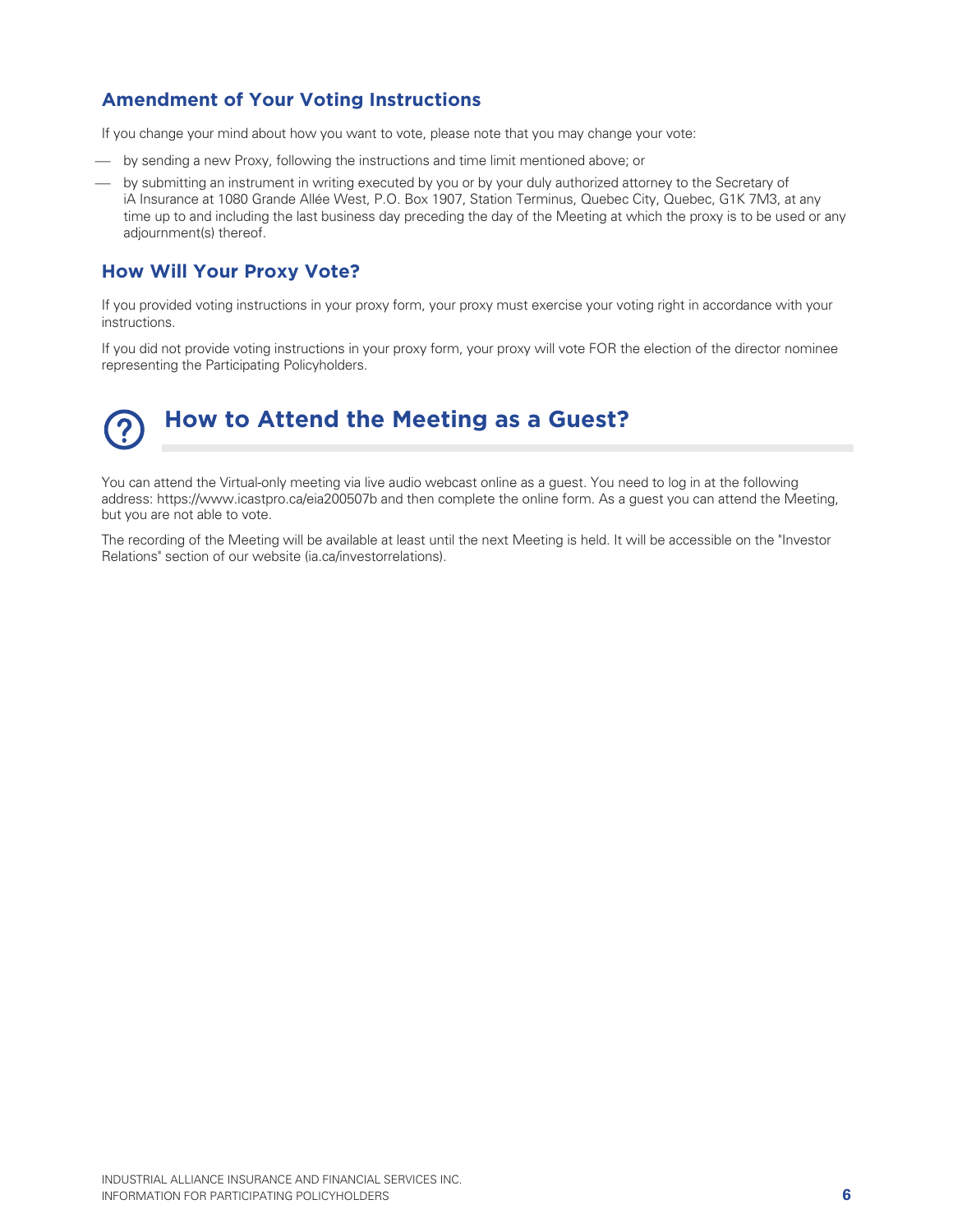# **Our Directors**

# **Majority Voting**

Our Policy Regarding the Election of Directors provides that a nominee for election as a director for whom the number of votes withheld or abstentions exceeds the number of votes cast in favour will be required to submit his or her resignation to the Board. Within 90 days following the date of the Annual Meeting at which a director does not receive a majority of the votes cast, the Board, excluding the director who tendered his or her resignation, must decide if it will accept or refuse the director's resignation. Barring exceptional circumstances, the Board will accept the resignation.

The Corporation must promptly issue a news release announcing the Board's decision. If the Board refuses the resignation, the reasons underlying this decision will be disclosed in the news release. Otherwise, the resignation will take effect upon its acceptance by the Board and the position will be filled in accordance with the Corporation's By-Laws. This policy does not apply to a director who is not recommended by the Board in contested elections.

# **Director Nominees**

The director nominees for the ensuing year are presented in the following pages.

The table below lists the director nominees representing the Participating Policyholders and the director nominees who will be elected by the Sole Common Shareholder of iA Insurance.

| Director nominees to be elected by the<br><b>Participating Policyholders</b> | Director nominees to be elected by the Sole<br><b>Common Shareholder</b> |
|------------------------------------------------------------------------------|--------------------------------------------------------------------------|
| Agathe Côté                                                                  | <b>Benoit Daignault</b>                                                  |
| Claude Lamoureux                                                             | Nicolas Darveau-Garneau                                                  |
| Danielle G. Morin                                                            | Emma K. Griffin                                                          |
| Louis Têtu                                                                   | Ginette Maillé                                                           |
|                                                                              | Jacques Martin                                                           |
|                                                                              | Monique Mercier                                                          |
|                                                                              | Marc Poulin                                                              |
|                                                                              | Denis Ricard                                                             |

The Sole Common Shareholder of iA Insurance, iA Financial Corporation, intends to vote FOR the election of each of the director nominees to be elected by the Sole Common Shareholder.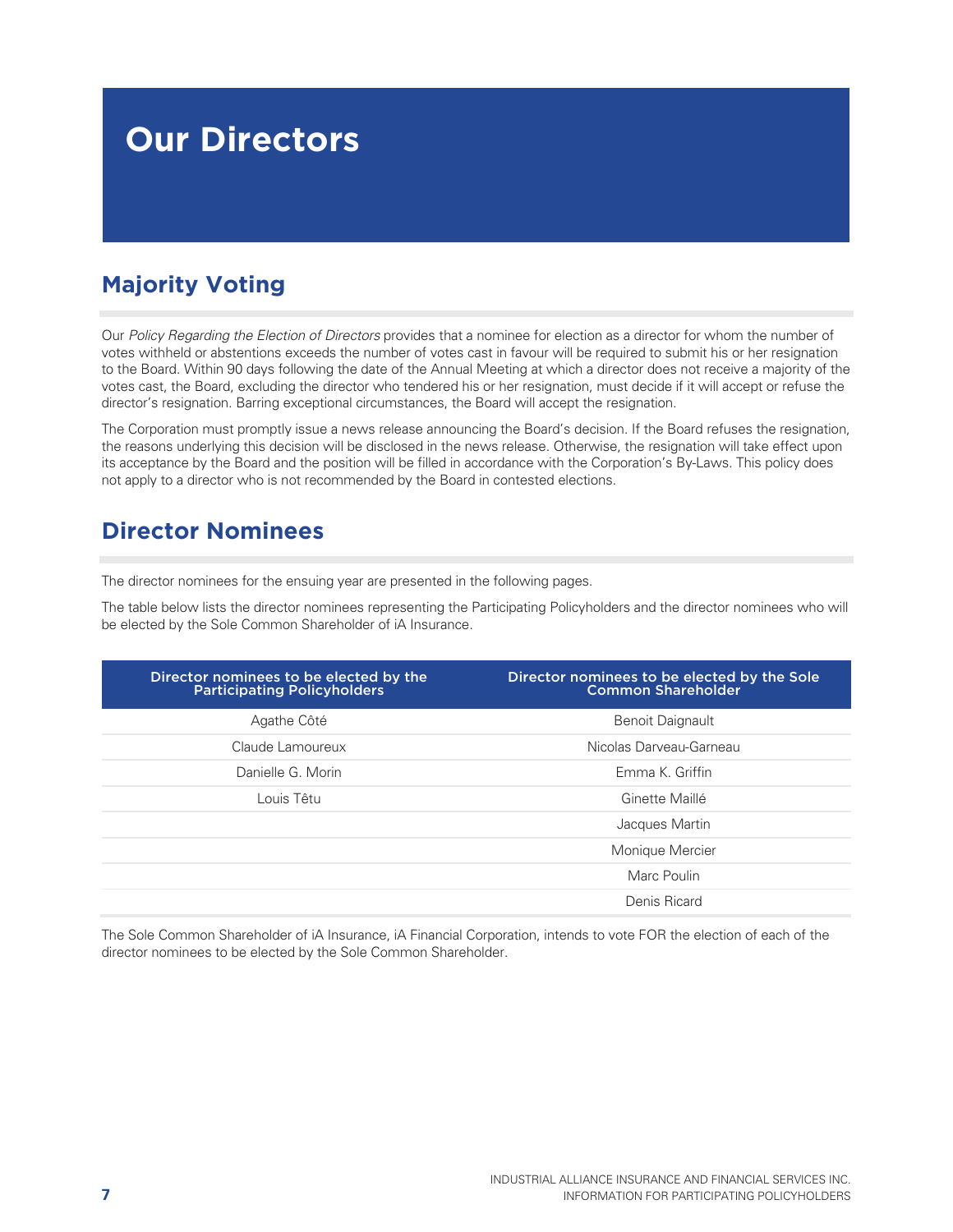# **Agathe Côté**



**B. Sc. Econ., M. Sc. Econ. ICD.D** 

#### **Age: 61**

#### **Residence: Ottawa (Ontario) Canada**

Director since May 2016 Independent

Obtained 95,53 % of votes FOR by participating policyholders at the 2019 Annual Meeting Agathe Côté was Deputy Governor of the Bank of Canada from 2010 until her retirement in 2016. With the members of the Governing Council, Ms. Côté shared responsibility for decisions with respect to monetary policy and financial system stability, and for setting the Bank's strategic direction. Ms. Côté joined the Bank in 1982 as an economist. After assuming a series of positions of increasing responsibility, Ms. Côté was appointed Deputy Chief of the Department of Monetary and Financial Analysis in 2000 and, in 2001, Deputy Chief of the Financial Markets Department. Ms. Côté was appointed Chief of the Bank's Canadian Economic Analysis Department in 2003 and Advisor to the Governor in 2008. Ms. Côté was an alternate ex-officio member of the Board of Directors of the Canada Deposit Insurance Corporation from 2010 to 2013. She has also been an ex-officio member of the Board of Directors of the Center for Interuniversity Research and Analysis of Organizations (CIRANO) and has been a member of Statistics Canada's National Accounts Advisory Committee. Ms. Côté received a bachelor's degree in economics in 1981 and a master's degree in economics in 1983, both from the Université de Montréal. Ms. Côté is a holder of the Institute of Corporate Directors Director designation.

| <b>Board/Committee Membership</b> | Attendance |         | <b>Publicly Traded Company Board</b><br>Membership During Last Five Years |
|-----------------------------------|------------|---------|---------------------------------------------------------------------------|
| <b>Board of Directors</b>         | 10/10      | $100\%$ | N/A                                                                       |
| Investment Committee              | 7/7        | $100\%$ |                                                                           |
| Audit Committee                   | 5/5        | $100\%$ |                                                                           |

- Business Areas
- Financial
- Risk Management
- Corporate Governance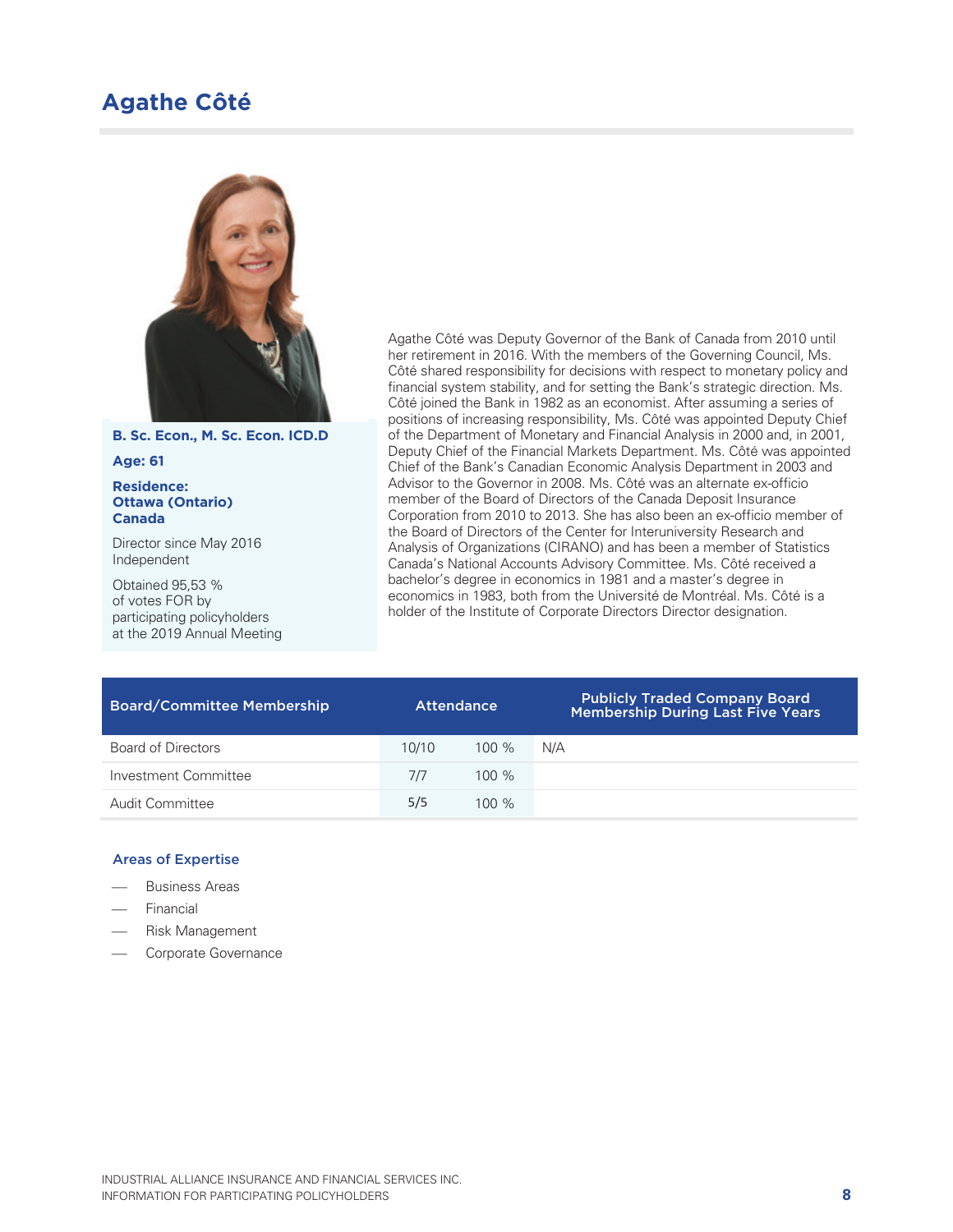# **Benoit Daignault**



**BBA, CFA** 

**Age: 56** 

#### **Residence: Ottawa (Ontario) Canada**

Director since May 2019 Independent

Obtained 100 % of votes FOR by the Sole Common Shareholder at the 2019 Annual Meeting Benoit Daignault is a corporate director. He was President and Chief Executive Officer of EDC between February 2014 and February 2019. Prior to this appointment, Mr. Daignault served as Senior Vice President, Financing and Investments, after having served as Senior Vice President, Business Development. Prior to joining EDC in 2004, Mr. Daignault worked for more than 10 years at General Electric Capital, where he held increasingly senior positions in both Canada and the United States. Mr. Daignault holds a Bachelor of Business Administration from HEC Montréal and is a designated Chartered Financial Analyst (CFA). He completed the Proteus program at the London Business School and the Senior Executive Program at Columbia University. He currently serves on the Board of Directors of the Conference Board of Canada.

| <b>Board/Committee Membership</b>                    | <b>Attendance</b> |         | <b>Publicly Traded Company Board</b><br><b>Membership During Last Five Years</b> |
|------------------------------------------------------|-------------------|---------|----------------------------------------------------------------------------------|
| Board of Directors                                   | $7/7^{(1)}$       | $100\%$ | N/A                                                                              |
| Investment Committee                                 | $4/5^{(1)}$       | 80%     |                                                                                  |
| Human Resources and<br><b>Compensation Committee</b> | $2/2^{(1)}$       | 100%    |                                                                                  |

- Corporate Management
- Financial
- Business Areas
- Talent Management

<sup>(1)</sup> Mr. Daignault has been a member of the Board of Directors, the Investment Committee and the Human Resources and Compensation Committee since May 9, 2019.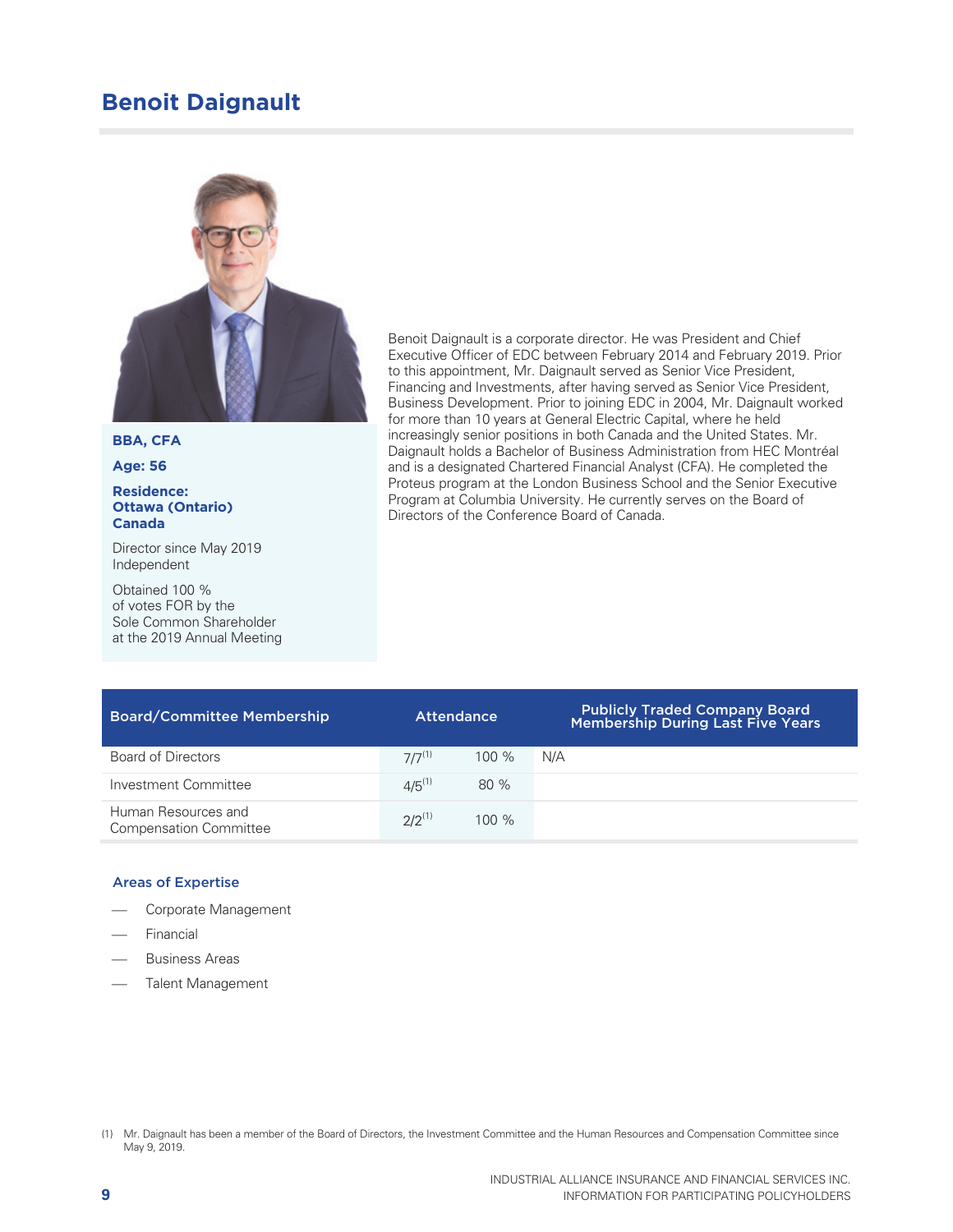# **Nicolas Darveau-Garneau**



**B. Math., MBA** 

**Age: 51** 

#### **Residence: Los Gatos (California) U.S.A.**

Director since May 2018 Independent

Obtained 100 % of votes FOR by the Sole Common Shareholder at the 2019 Annual Meeting

Nicolas Darveau-Garneau is Chief Strategist at Google Search. Prior to that, he was Director of Sales at Google in charge of a \$1.2-billion division. He started with Google as Manager of the Montreal Office. Prior to Google, Mr. Darveau-Garneau was an Internet entrepreneur, consultant and investor. Since 1995, he has co-founded many Internet companies, including Imix.com, BigDeal and Liquor.com, a company for which he has been a director since its inception in 2008. Mr. Darveau-Garneau is also an angel investor in Silicon Valley, California. He worked as a business analyst at McKinsey & Co. in Montreal and senior analyst at Sanford C. Bernstein & Co., LLC in New York. He specializes in marketing and Internet product development. He holds an MBA with honours from Harvard Business School and a bachelor's degree in mathematics from University of Waterloo. Since 2012, he has been a director of a number of not-for-profit organizations.

| <b>Board/Committee Membership</b>             | <b>Attendance</b> |         | <b>Publicly Traded Company Board</b><br>Membership During Last Five Years |          |
|-----------------------------------------------|-------------------|---------|---------------------------------------------------------------------------|----------|
| Board of Directors                            | 10/10             | $100\%$ | <b>TMX Group Limited</b>                                                  | $2018 -$ |
| Human Resources and Compensation<br>Committee | 4/4               | $100\%$ |                                                                           |          |

- Sales, Distribution and Client Experience
- Talent Management
- Business Areas
- IT Management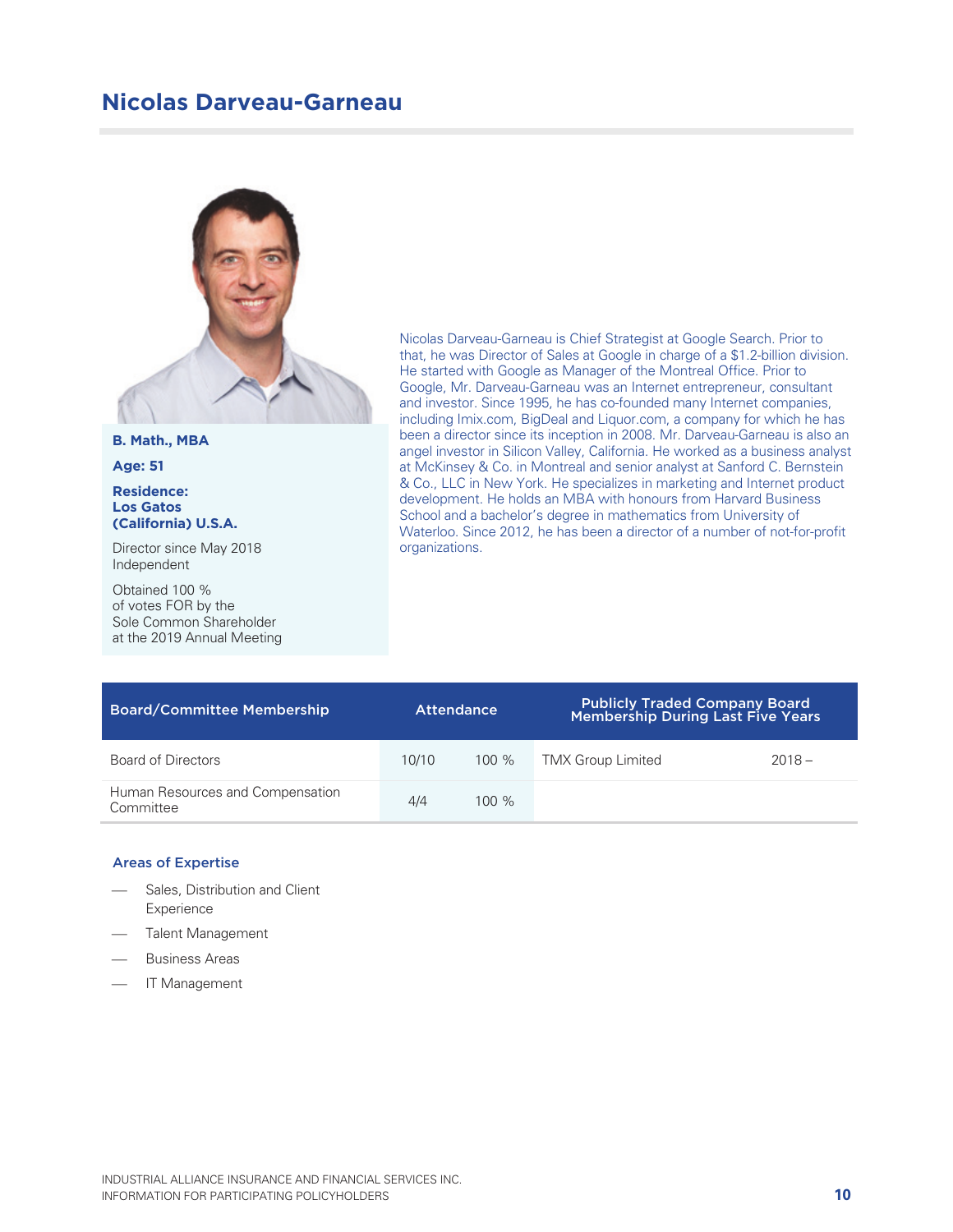# **Emma K. Griffin**



**BA (Oxon), MA (Oxon)** 

**Age: 47** 

#### **Residence: Henley on Thames (Oxfordshire) U.K.**

Director since November 2016 Independent

Obtained 100 % of votes FOR by the Sole Common Shareholder at the 2019 Annual Meeting Emma K. Griffin has been, since November 2017, a director of Claridge Inc., a private investment company. Since January 2020, she has also been a director at Solotech, an organization that offers audiovisual and entertainment technology services. In February 2020, she joined the board of directors of St. James's Place Plc, an FTSE 100 wealth manager. From December 2015 to November 2018, she was a director and strategic advisor for Golder Associates, a global organization offering environmental services. From January 2016 to June 2019, Ms. Griffin was also a director of Aimia Inc. From January 2014 to June 2015, she was managing director and co-founder of Refined Selection Limited, a holding company created to invest in the professional services and recruitment industries. From 2002 to 2013, Ms. Griffin was a founding partner of Oriel Securities, a core brokerage firm recognized for its independence and for providing trusted advice, which was sold to Stifel Financial Corp. in the summer of 2014. Until November 2016, Ms. Griffin was also chair of the board of Cancer Research UK's Catalyst Club, a pioneering venture that raises money for personalized medicine research. She holds an MA from Oxford University.

| <b>Board/Committee Membership</b>             |       | <b>Attendance</b> | <b>Publicly Traded Company Board</b><br><b>Membership During Last Five Years</b> |               |
|-----------------------------------------------|-------|-------------------|----------------------------------------------------------------------------------|---------------|
| Board of Directors                            | 10/10 | $100\%$           | St. James's Place Plc.                                                           | $2020 -$      |
| Investment Committee (Chair)                  | 7/4   | $100\%$           | Aimia Inc.                                                                       | $2016 - 2019$ |
| Human Resources and Compensation<br>Committee | 4/4   | $100\%$           |                                                                                  |               |

- Financial
- Corporate Management
- Corporate Governance
- Risk Management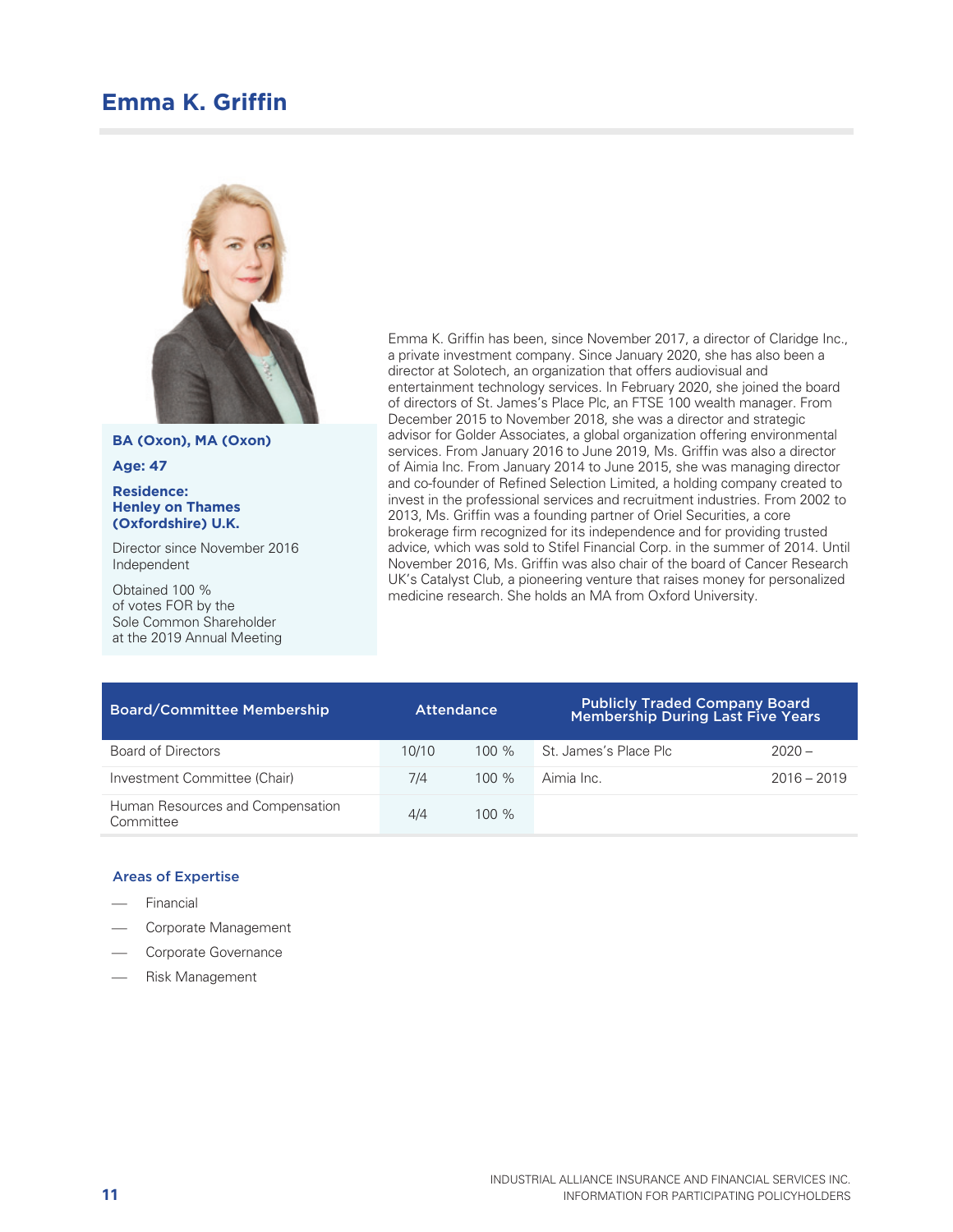# **Claude Lamoureux**



**BA, B. Comm., FSA, ICD.D, F.ICD** 

**Age: 77** 

#### **Residence: Montreal (Quebec) Canada**

Director since May 2010 Independent

Obtained 91,36 % of votes FOR by participating policyholders at the 2019 Annual Meeting Claude Lamoureux was President and Chief Executive Officer of the Ontario Teachers' Pension Plan until his retirement in 2007. An actuary by profession, he had been appointed to this position in 1990. Previously, he spent 25 years as an executive with Metropolitan Life in Canada and the U.S. He is a director of the Home Capital Group Inc. and was a co-founder and board member of the Canadian Coalition for Good Governance. He has also been a director of a number of corporations, including Northumbrian Water Group, Domtar and Xstrata (now Glencore). Mr. Lamoureux holds a BA from Université de Montréal and a B. Comm. from Université Laval. He is a member of the Society of Actuaries and Fellow of the Institute of Corporate Directors.

| <b>Board/Committee Membership</b> | <b>Attendance</b> |         | <b>Publicly Traded Company Board</b><br>Membership During Last Five Years |               |
|-----------------------------------|-------------------|---------|---------------------------------------------------------------------------|---------------|
| Board of Directors                | 10/10             | $100\%$ | Home Capital Group Inc.                                                   | $2017 -$      |
| Investment Committee              | 6/7               | 86 %    | Technologies Orbite Inc.<br>(formerly Orbite Aluminae inc.)               | $2013 -$      |
| Governance and Ethics Committee   | 4/4               | $100\%$ | Maple Leaf Foods Inc.                                                     | $2008 - 2016$ |

- Corporate Management
- Corporate Governance
- Financial
- Talent Management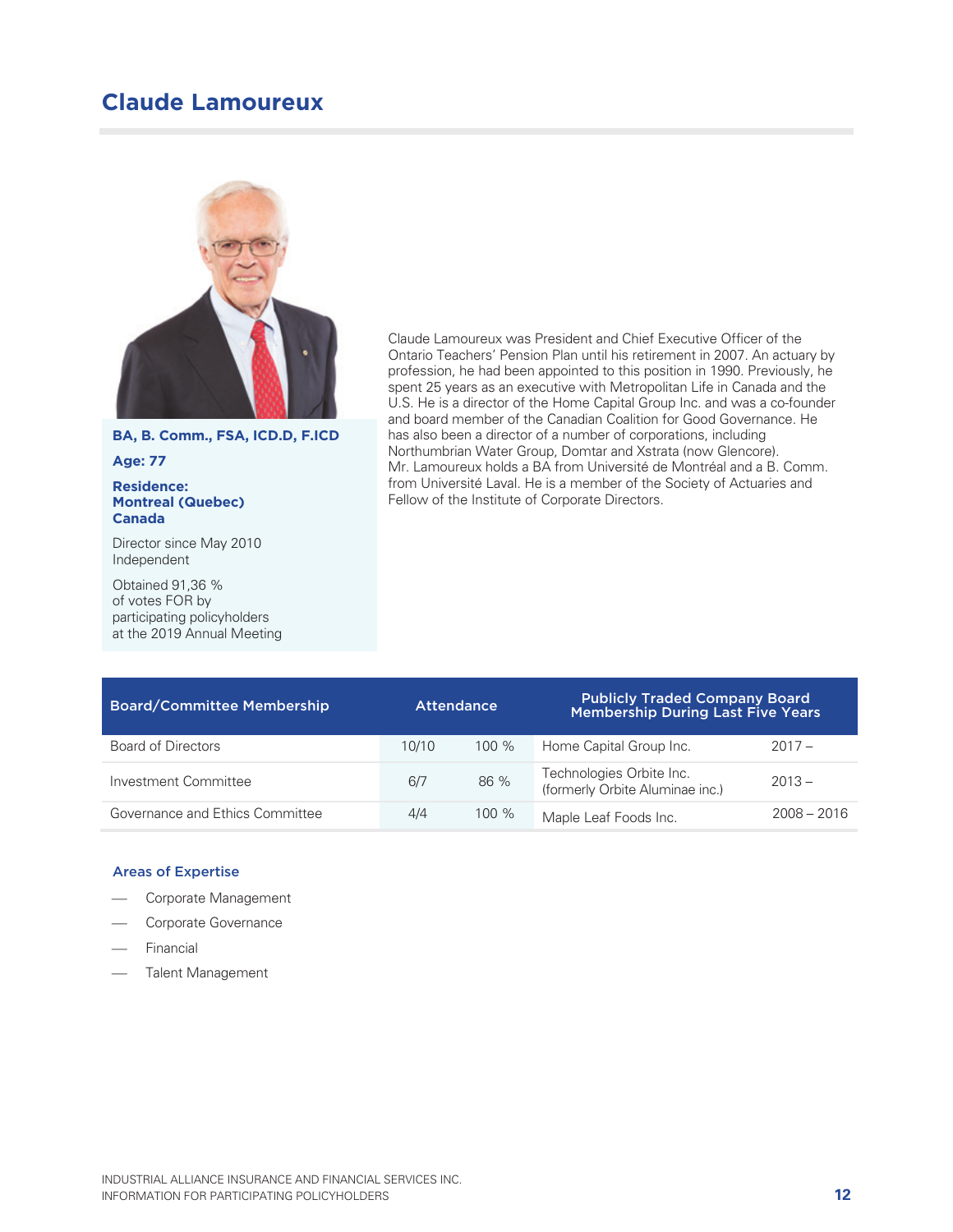# **Ginette Maillée**



**BBA, CPA, CA, ICD.D** 

**Age: 57** 

**Residence: Montreal (Quebec) Canada** 

Director since July 2019 Independent

Ginette Maillé has been Vice President, Finance and Administration and Chief Financial Officer at Aéroports de Montréal since April 2017. Ms. Maillé has more than 30 years of financial, operational and strategic experience in startups and large companies, both private and publicly listed (TSX and NASDAQ), operating nationally and internationally. In particular, she was with Yellow Pages Ltd. for 14 years, where she held the position of Vice President and Chief Accounting Officer to later be promoted to Executive Vice President and Chief Financial Officer. A Chartered Professional Accountant, Ms. Maillé holds a Bachelor of Accounting Science from Université du Québec à Montréal. She sat on the board of Financial Executives International Canada (Quebec chapter) from 2014 to 2017. She is currently a member of the Board of Directors of La Fondation Le Chaînon.

| <b>Board/Committee Membership</b> | <b>Attendance</b> |         | Publicly Traded Company Board<br>Membership During Last Five Years |
|-----------------------------------|-------------------|---------|--------------------------------------------------------------------|
| Board of Directors                | $6/6^{(1)}$       | $100\%$ | N/A                                                                |
| Audit Committee                   | $2/2^{(1)}$       | $100\%$ |                                                                    |

#### Areas of Expertise

- Financial
- Risk Management
- Corporate Governance
- IT Management

(1) Ms. Maillé has been a member of the Board of Directors and the Audit Committee since July 9, 2019.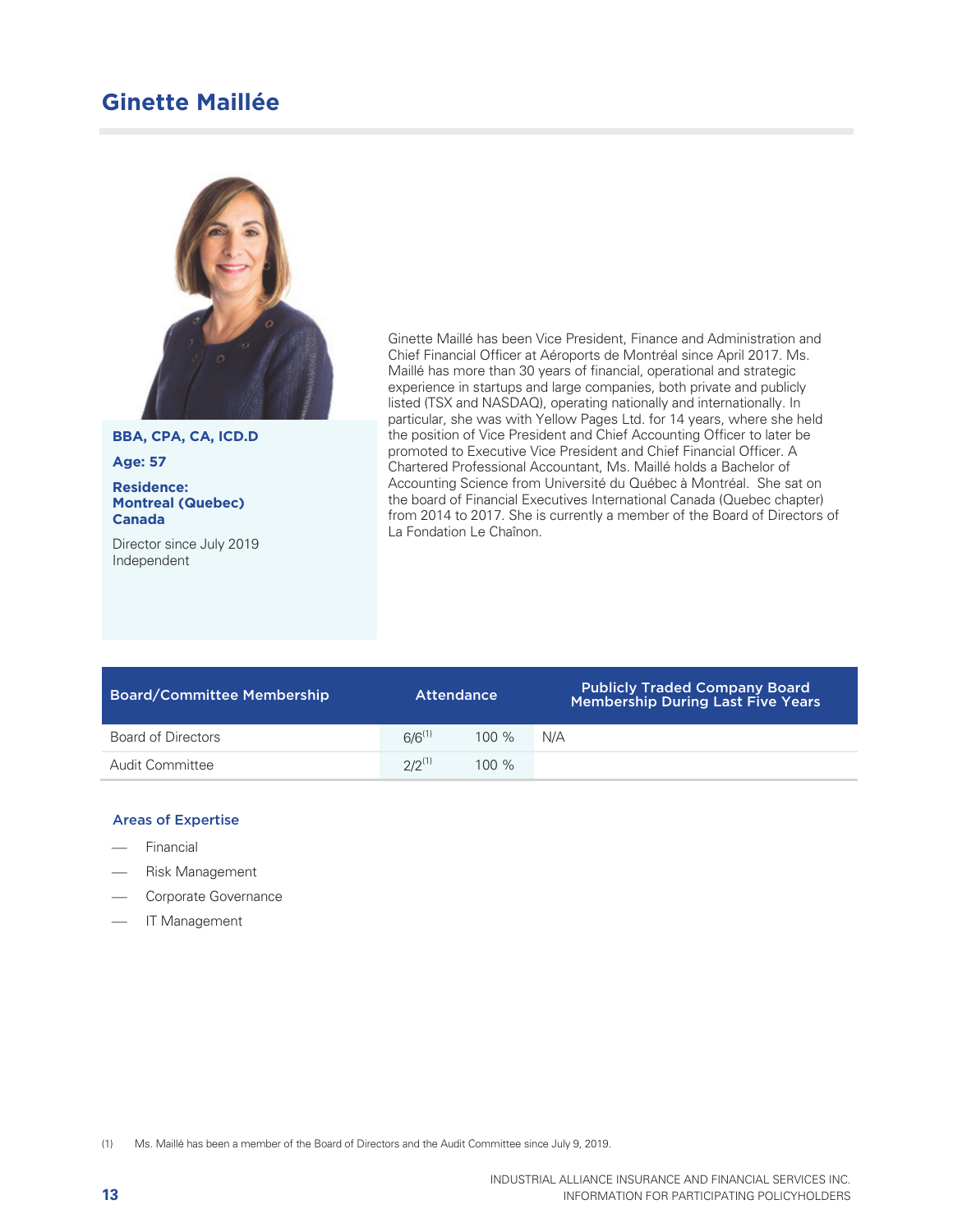# **Jacques Martin**



#### **B. Comm., LL.B., MBA, IDP-C**

**Chair of the Board** 

#### **Age: 64**

#### **Residence: Larchmont (New York) U.S.A**

Director since January 2011 Independent

Obtained 100 % of votes FOR by the Sole Common Shareholder at the 2019 Annual Meeting Jacques Martin has been the Chair of the Board since September 2018. He is a corporate director and currently a member of the Board of Directors of RGA Life Reinsurance Company of Canada. He spent 17 years at Goldman Sachs in London and New York where he was Managing Director and Head of International Equities at the time of his departure in 2003. From 2004 until 2008, he was Senior Vice President, International Equities, based in New York, for the Caisse de dépôt et placement du Quebec. He holds a Bachelor of Commerce from McGill University and a Bachelor of Law from Université de Montréal. Mr. Martin also holds an MBA and a certificate in corporate governance from INSEAD. He is a member of the Quebec Bar.

| <b>Board/Committee Membership</b>                    | <b>Attendance</b> |          | <b>Publicly Traded Company Board</b><br>Membership During Last Five Years |
|------------------------------------------------------|-------------------|----------|---------------------------------------------------------------------------|
| Board of Directors (Chair)                           | 10/10             | $100\%$  | N/A                                                                       |
| Governance and Ethics Committee (Chair)              | 4/4               | $100\%$  |                                                                           |
| Human Resources and<br><b>Compensation Committee</b> | 4/4               | $100 \%$ |                                                                           |

- Business Areas
- Financial
- Talent Management
- Social Responsibility and Sustainable Development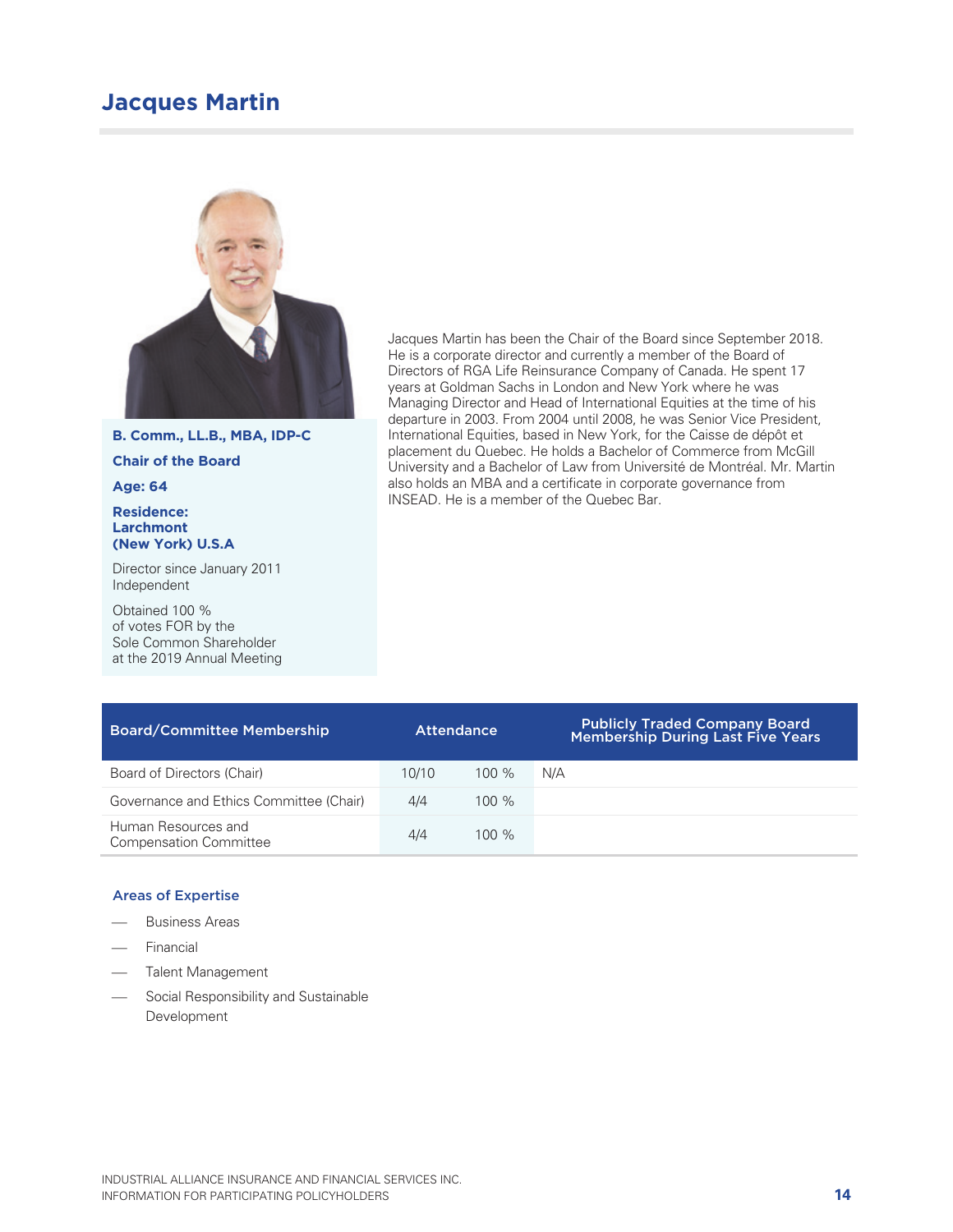# **Monique Mercier**



**LL. B., M. Phil., Ad. E.** 

**Age: 63** 

#### **Residence: Vancouver (British Columbia) Canada**

Director since May 2019 Independent

Obtained 100 % of votes FOR by the Sole Common Shareholder at the 2019 Annual Meeting Monique Mercier is a corporate director. During her career, she has held various executive roles in the telecommunications and technology industry. From 2014 until she retired in December 2018, she held the position of Executive Vice President, Corporate Affairs and Chief Legal and Governance Officer at TELUS. She oversaw legal and regulatory affairs, government relations, media, real estate and sustainable development. She began her career at Stikeman Elliott as a tax lawyer in 1984. She then worked at BCE and Bell Canada International before joining Emergis in 1999, which was acquired by TELUS in 2008. Ms. Mercier holds a degree from the Faculty of Law at Université de Montréal and a master's degree in political science from Oxford University, where she was awarded the prestigious Commonwealth Scholarship. In June 2018, Ms. Mercier received a Lifetime Achievement Award at the Canadian General Counsel Awards. In 2016, she was honoured as Woman of the Year by the organization Women in Communications and Technology (WCT). In 2015, she was inducted into the Hall of Fame of the Women's Executive Network Top 100 Most Powerful Women in Canada. In 2002, she was honoured with the Queen Elizabeth II Golden Jubilee Medal as a Canadian businesswoman who has made an exemplary contribution to Canada as a whole. Ms. Mercier serves on the Board of Trustees of the Legal Leaders for Diversity Trust Fund. She sits on the Board of Directors of the Bank of Canada, Innergex Renewable Energy Inc. and Alamos Gold Inc. She gives back to the community through her involvement on the Boards of Directors of the Canadian Cancer Research Society and the Thoracic Surgery Research Foundation of Montreal.

| <b>Board/Committee Membership</b> | <b>Attendance</b> |         | <b>Publicly Traded Company Board</b><br><b>Membership During Last Five Years</b> |               |
|-----------------------------------|-------------------|---------|----------------------------------------------------------------------------------|---------------|
| Board of Directors                | $6/7^{(1)}$       | 86 %    | Alamos Gold Inc.                                                                 | $2019 -$      |
| Audit Committee                   | $2/2^{(1)}$       | $100\%$ | Innergex Renewable Energy Inc.                                                   | $2015 -$      |
| Governance and Ethics Committee   | $2/2^{(1)}$       | $100\%$ | Stornoway Diamond Corporation                                                    | $2011 - 2015$ |

#### Areas of Expertise

- Corporate Management
- Legal and Regulatory
- Talent Management
- Corporate Governance

(1) Ms. Mercier has been a member of Board of Directors, the Audit Committee and the Governance and Ethics Committee since May 9, 2019.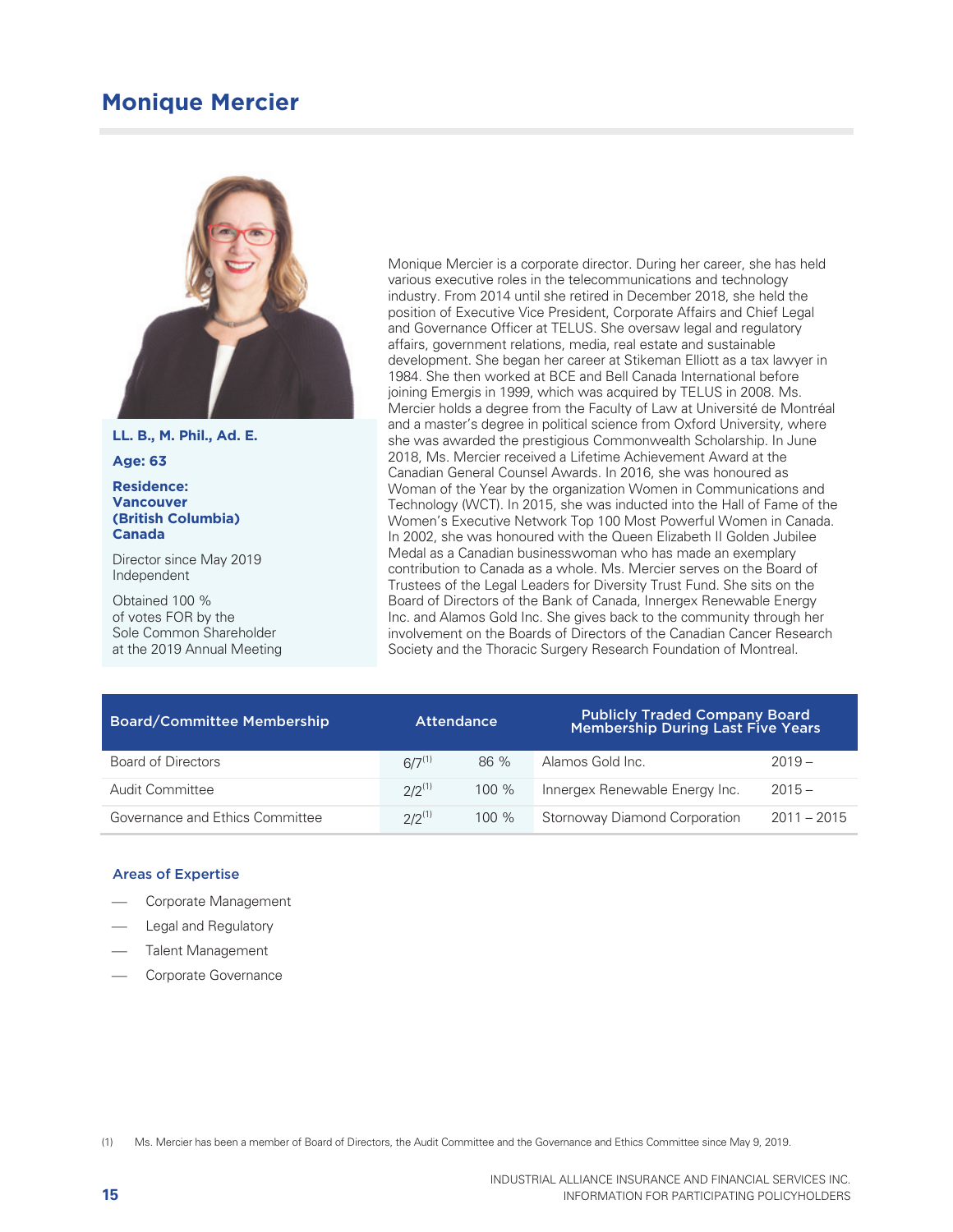# **Danielle G. Morin**



**B. Sc., ICD.D** 

**Age: 64** 

#### **Residence: Longueuil (Quebec) Canada**

Director since May 2014 Independent

Obtained 96,97 % of votes FOR by participating policyholders at the 2019 Annual Meeting Danielle G. Morin has more than 35 years of experience in various sectors of the financial services industry. She worked for Sun Life Assurance Company of Canada from 1977 until 1990 and for the Laurentian Imperial Company from 1990 until 1994, where she was Senior Vice President and Chief Operating Officer. She then worked for Desjardins Group in the group pensions and pooled investment funds areas, before joining Canagex inc., a Desjardins Group investment subsidiary, as Vice President, Finance and Operations, in 1999. In 2001, she joined the Public Sector Pension Investment Board as Senior Vice President of Financial Operations. Ms. Morin then worked as Senior Vice President, Distribution and Client Services, at Standard Life Investments Inc., from 2006 until 2013. Ms. Morin has also been on the boards of ASSURIS, Standard Life Investments Inc. and the Fondation de l'Université Laval. Since 2017, she has served on the Board of Directors of Université Laval. She graduated from the Institute of Corporate Directors and obtained her bachelor's degree in actuarial science from Université Laval. She became a Fellow of the Canadian Institute of Actuaries in 1980.

| <b>Board/Committee Membership</b> | <b>Attendance</b> |         | <b>Publicly Traded Company Board</b><br><b>Membership During Last Five Years</b> |
|-----------------------------------|-------------------|---------|----------------------------------------------------------------------------------|
| <b>Board of Directors</b>         | 10/10             | $100\%$ | N/A                                                                              |
| Audit Committee (Chair)           | $5/5^{(1)}$       | $100\%$ |                                                                                  |
| Governance and Ethics Committee   | 4/4               | $100\%$ |                                                                                  |

#### Areas of Expertise

- Business Areas
- Financial
- Sales, Distribution and Client Experience
- Risk Management

(1) Ms. Morin was appointed Chair of the Audit Committee on May 9, 2019.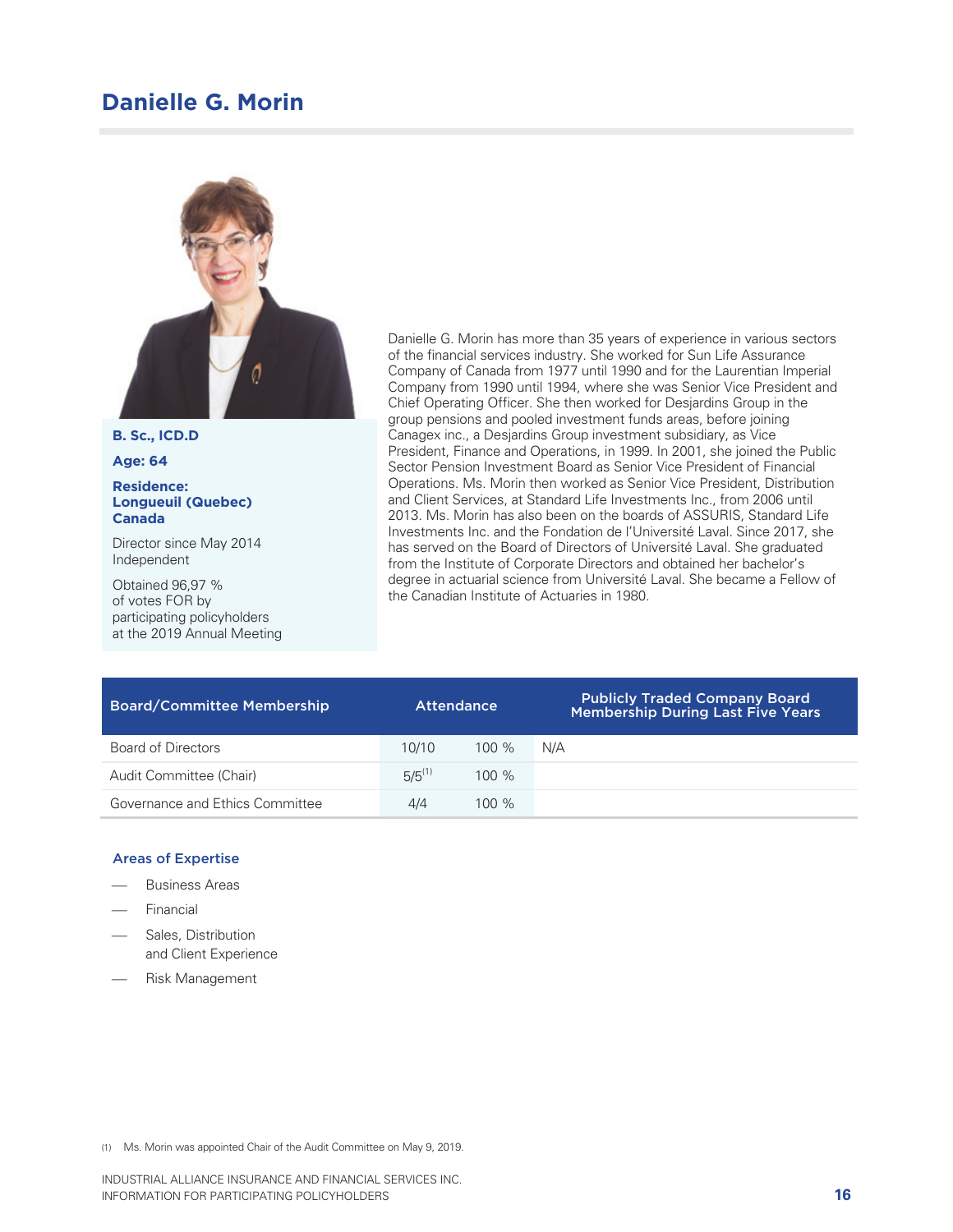# **Marc Poulin**



**B. Sc., MBA** 

**Age: 58** 

#### **Residence: Montreal (Quebec) Canada**

Director since May 2018 Independent

Obtained 100 % of votes FOR by the Sole Common Shareholder at the 2019 Annual Meeting Marc Poulin currently serves as a corporate director. Mr. Poulin was a senior-level manager in the food industry in Canada. Over the last 19 years he was at Sobeys Inc., he held, successively, the roles of Vice President, Purchasing and Merchandising, Executive Vice President and Assistant General Manager (Quebec), Head of Operations for Quebec and, from 2012 to 2016, President and Chief Executive Officer. He also served as President and Chief Executive Officer of Empire Company Limited from 2012 to 2016. Prior thereto, Mr. Poulin held the strategic positions of Vice President at Groupe Vie Desjardins-Laurentienne and at Culinar. Mr. Poulin is a member of the Board of Directors of the Montreal Heart Institute Foundation. He is also a director and member of the Audit Committee of Richelieu Hardware Ltd. and a director and member of the Human Resources Committee of Sportscene Group Inc. He holds a bachelor's degree in actuarial science from Université Laval and an MBA from the J.L. Kellogg Graduate School of Management in Evanston (Illinois).

| <b>Board/Committee Membership</b>                     | <b>Attendance</b> |         | <b>Publicly Traded Company Board</b><br><b>Membership During Last Five Years</b> |               |
|-------------------------------------------------------|-------------------|---------|----------------------------------------------------------------------------------|---------------|
| Board of Directors                                    | 10/10             | $100\%$ | Sportscene Group Inc.                                                            | $2018 -$      |
| Audit Committee                                       | 5/5               | $100\%$ | Richelieu Hardware Ltd.                                                          | $2013 -$      |
| Investment Committee                                  | $2/2^{(1)}$       | 100%    | <b>Empire Company Limited</b>                                                    | $2012 - 2016$ |
| Human Resources and Compensation<br>Committee (Chair) | $2/2^{(1)}$       | $100\%$ |                                                                                  |               |

- Corporate Management
- Sales, Distribution and Client Experience
- Financial
- Talent Management

<sup>(1)</sup> Mr. Poulin has been a member of the Human Resources and Compensation Committee since May 9, 2019 and ceased to be a member of the Investment Committee on the same day.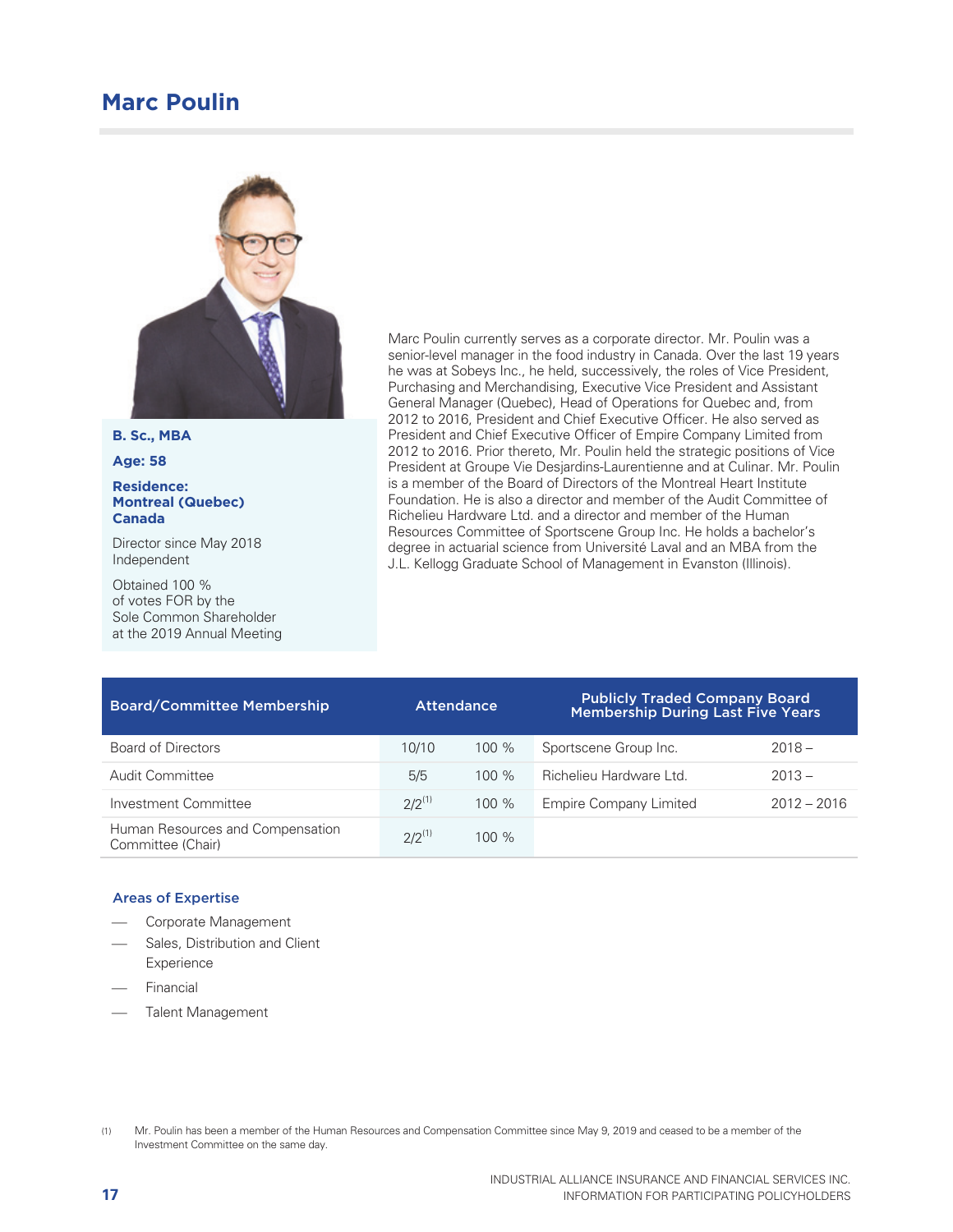# **Denis Ricard**



**B. Sc., FSA, FCIA** 

**Age: 58** 

#### **Residence: Pont-Rouge (Quebec) Canada**

Director since September 2018 Non-independent (Management)

Obtained 100 % of votes FOR by the Sole Common Shareholder at the 2019 Annual Meeting Denis Ricard is President and Chief Executive Officer of the Corporation, a position that he has held since September 1, 2018. Mr. Ricard began his career with the Corporation in 1985, where he assumed several positions. In 2003, he was Vice President, Marketing, and then in March 2004, he was appointed Senior Vice President and Chief Actuary, a role that he held until April 2010. He then became Senior Vice President, Business Development. In 2015, he was promoted to Executive Vice President, Individual Insurance and Annuities until November 2017, when he became Chief Operating Officer. Mr. Ricard is also a director of certain subsidiaries of the Corporation, including, most notably, Industrial Alliance Insurance and Financial Services Inc. Mr. Ricard obtained a bachelor's degree in actuarial science from Université Laval in 1985 and, in 1988, he became a Fellow of the Canadian Institute of Actuaries and of the Society of Actuaries. He is also a member of the Board of Directors of the Canadian Life and Health Insurance Association (CLHIA) and Chair of its Quebec chapter.

Mr. Ricard has been actively involved in the community for many years. He is a member of the campaign cabinet of Fondation CERVO, an organization that supports in particular mental health care and neuroscience research. He also serves as honorary chair for different philanthropic events or campaigns.

| <b>Board/Committee Membership</b> | <b>Attendance</b> |         | <b>Publicly Traded Company Board</b><br><b>Membership During Last Five Years</b> |
|-----------------------------------|-------------------|---------|----------------------------------------------------------------------------------|
| Board of Directors                | 10/10             | $100\%$ | N/A                                                                              |

- Business Areas
- Corporate Management
- Financial
- Talent Management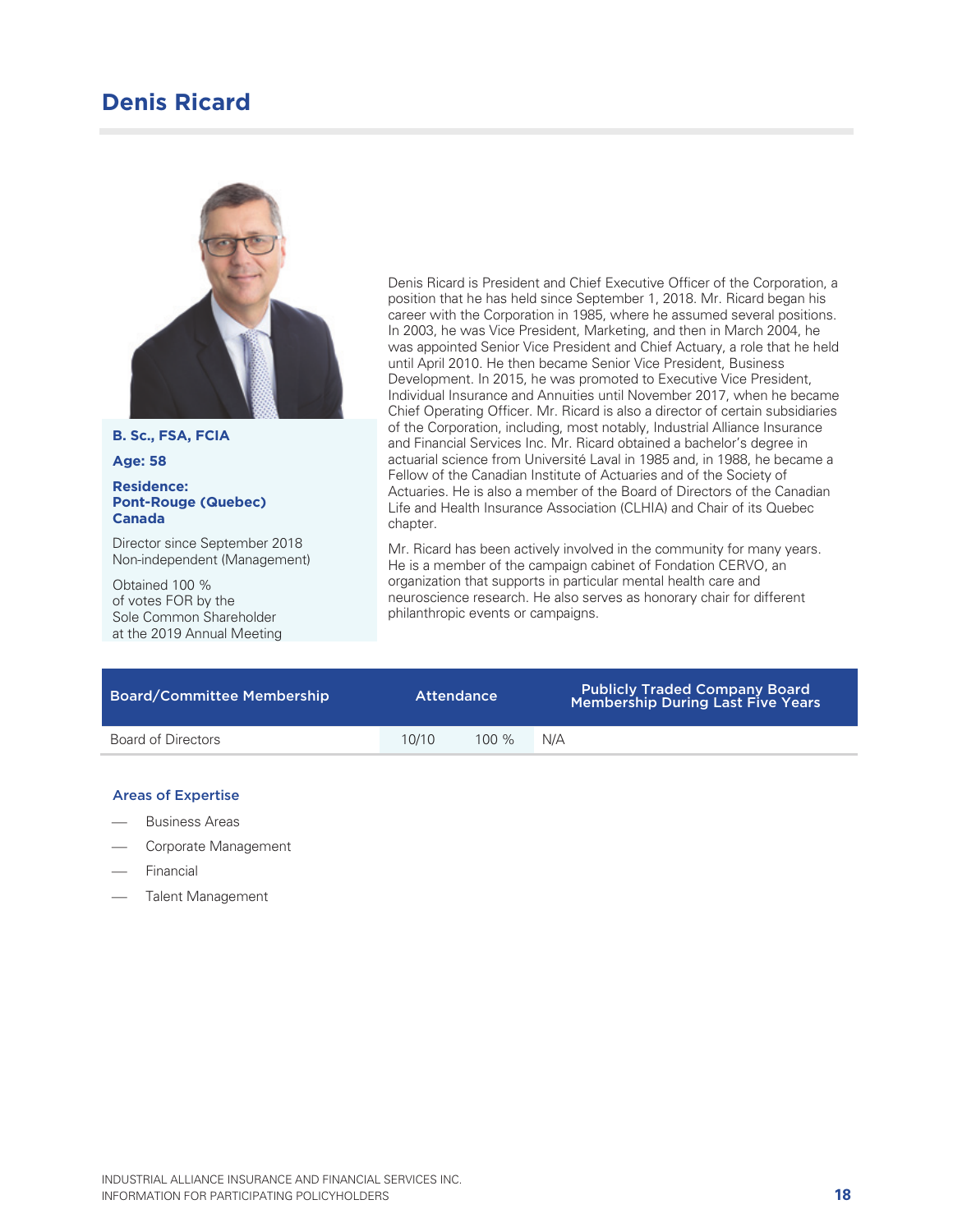# **Louis Têtu**



#### **B. Eng.**

**Age: 55** 

#### **Residence: Quebec City (Quebec) Canada**

Director since May 2016 Independent

Obtained 92,77 % of votes FOR by participating policyholders at the 2019 Annual Meeting Louis Têtu is President, Chief Executive Officer and a member of the Board of Directors of Coveo Solutions Inc., an artificial intelligence customer experience software company. Mr. Têtu co-founded Taleo Corporation, a company that was acquired by Oracle in 2012, and held the position of Chief Executive Officer and Chair of the Board of Directors from the company's inception in 1999 through 2007. Prior to working for Taleo Corporation, Mr. Têtu was president of Baan Supply Chain Solutions, an international enterprise resource planning software company. Mr. Têtu is a mechanical engineering graduate from Université Laval and was honoured by the university in 1997 for his outstanding social contributions and business achievements. He received the 2006 Ernst & Young Entrepreneur of The Year award in the Technology and Communication category. Mr. Têtu has served on the Board of Directors of Alimentation Couche-Tard Inc. since 2019 and is also Chair of the Board of Petal Solutions Inc., a social platform developer for the medical sector. He also served on the Board of Directors of l'Entraide Assurance-vie, a mutual insurance company, from 1998 until 2009, when it was acquired by Union Life, a mutual insurance company, and on the Board of Directors of Aéroport de Québec inc. from 2013 to 2019.

| <b>Board/Committee Membership</b> |      | <b>Attendance</b> | <b>Publicly Traded Company Board</b><br><b>Membership During Last Five Years</b> |          |  |  |  |
|-----------------------------------|------|-------------------|----------------------------------------------------------------------------------|----------|--|--|--|
| Board of Directors                | 8/10 | 80%               | Alimentation Couche-Tard Inc.                                                    | $2019 -$ |  |  |  |
| Governance and Ethics Committee   | 3/4  | 75 %              |                                                                                  |          |  |  |  |

- IT Management
- Talent Management
- Sales, Distribution and Client Experience
- Corporate Management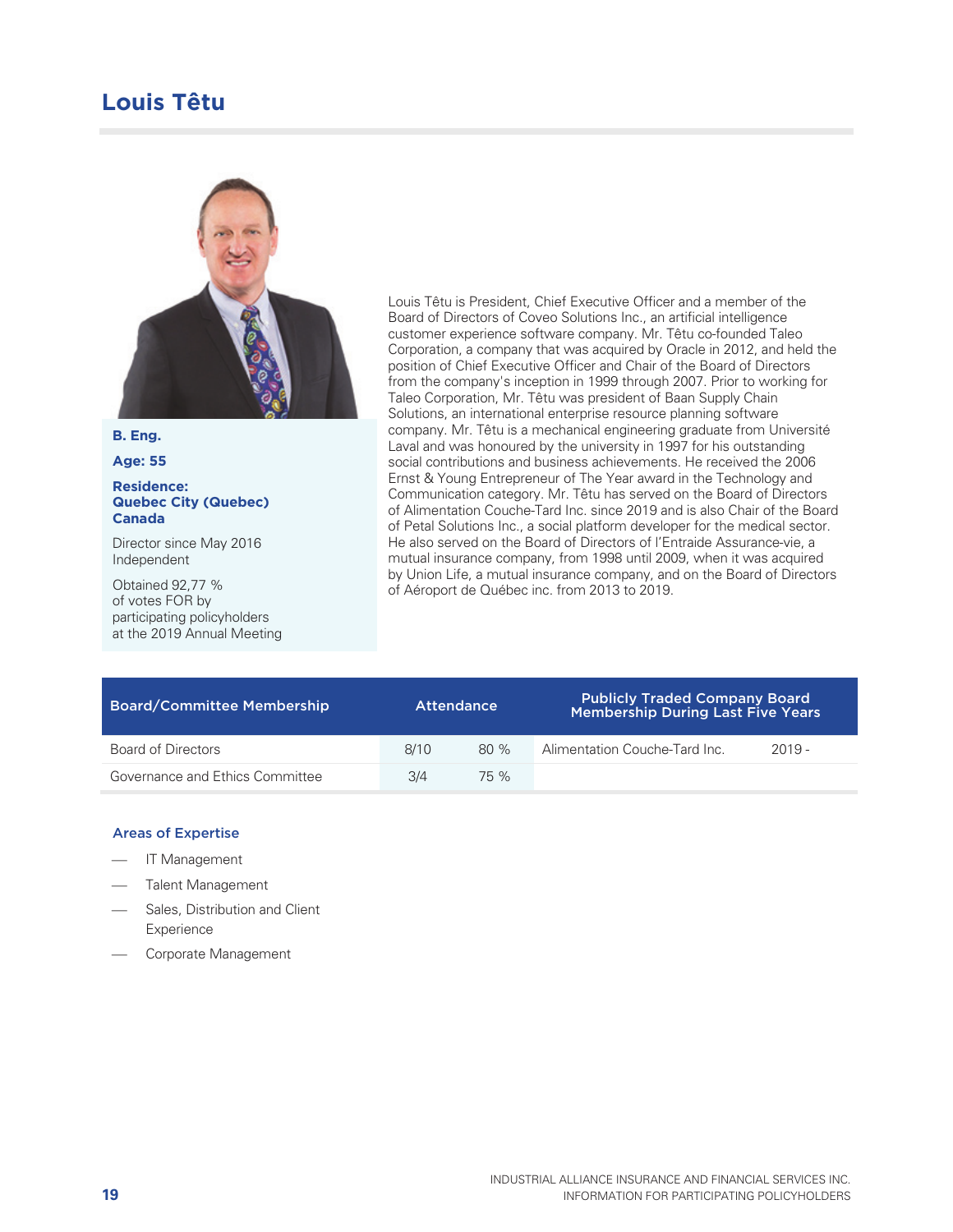# **Board Member Areas of Expertise and Knowledge**

Director nominees offer a wide variety of knowledge and expertise to meet our needs. Each year, the Governance and Ethics Committee ensures that together the nominees possess an array of experience and skill sets that will enable the Board to effectively fulfill its mandate.

#### The following table presents the diversity of expertise essential to our operations.

| <b>Board Competency Profile</b><br><b>Business areas</b> – knowledge of one<br>1.<br>or more of the markets in which the<br>Company operates, including financial<br>services, the sale and distribution of<br>financial products and services, wealth<br>management, real estate and<br>international financial markets. | Agathe Côté<br>O | <b>Benoit Daignault</b> | Vicolas Darveau-Garneau<br>$\bullet$ | Emma K. Griffin | Claude Lamoureux<br>O | Ginette Maillé | Jacques Martin<br>$\mathbf O$ | <b>Monique Mercier</b> | Danielle G. Morin<br>O | Marc Poulin | Denis Ricard<br>O | Louis Têtu |
|---------------------------------------------------------------------------------------------------------------------------------------------------------------------------------------------------------------------------------------------------------------------------------------------------------------------------|------------------|-------------------------|--------------------------------------|-----------------|-----------------------|----------------|-------------------------------|------------------------|------------------------|-------------|-------------------|------------|
| Key competencies - Business<br>2.<br>experience in one or more of the<br>following areas:                                                                                                                                                                                                                                 |                  |                         |                                      |                 |                       |                |                               |                        |                        |             |                   |            |
| Corporate management:<br>competencies in corporate<br>management (public companies or<br>large corporations operating in heavily<br>regulated industries), strategic<br>planning, organizational development<br>and transformation (CEO experience<br>or similar);                                                        | O                | O                       |                                      | O               | O                     | $\bullet$      |                               |                        |                        |             |                   |            |
| Corporate governance: competencies<br>in corporate governance practices of<br>large corporations.                                                                                                                                                                                                                         | O                |                         |                                      | $\bullet$       | $\bullet$             |                | $\bullet$                     | $\bullet$              |                        |             |                   |            |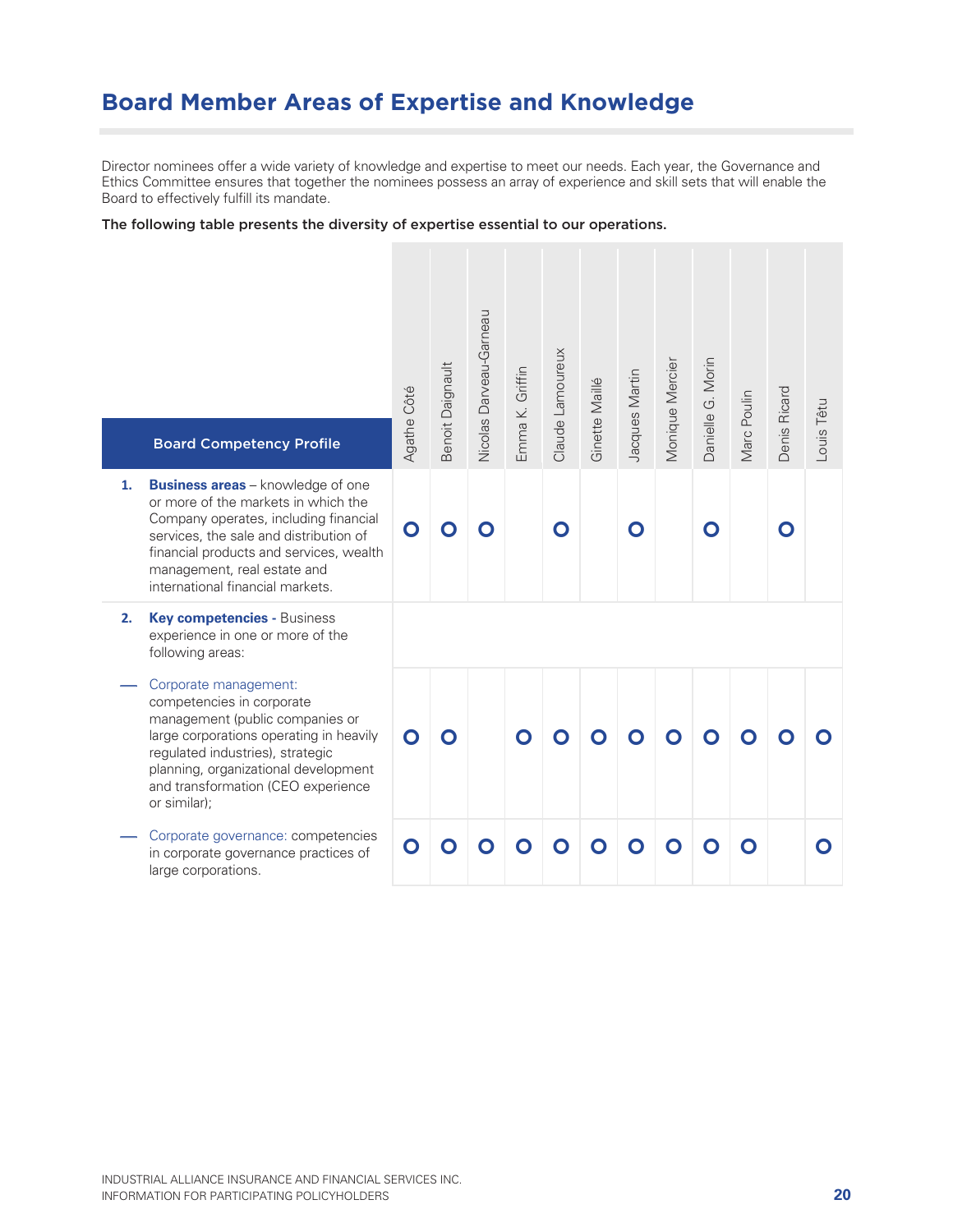| <b>Board Competency Profile</b>                                                                                                                                                           | Agathe Côté | Benoit Daignault | Nicolas Darveau-Gameau | Emma K. Griffin | Claude Lamoureux | Ginette Maillé | Jacques Martin | Monique Mercier | Danielle G. Morin | Marc Poulin | Denis Ricard | Louis Têtu |
|-------------------------------------------------------------------------------------------------------------------------------------------------------------------------------------------|-------------|------------------|------------------------|-----------------|------------------|----------------|----------------|-----------------|-------------------|-------------|--------------|------------|
| Functional expertise - Experience in<br>З.<br>one or more of the following<br>functions:                                                                                                  |             |                  |                        |                 |                  |                |                |                 |                   |             |              |            |
| Financial: expertise in the finance,<br>accounting, risk management,<br>actuarial, or investment areas;                                                                                   | O           | O                | O                      | O               | $\mathbf O$      | O              | O              | O               | O                 | O           | O            |            |
| Talent management: expertise in<br>organizational development,<br>compensation, leadership<br>development, talent management and<br>succession planning;                                  |             | O                | O                      |                 | O                |                | $\mathbf O$    | O               |                   | O           |              |            |
| - Sales distribution and client<br>experience: expertise in sales,<br>distribution and the company-client<br>relationship;                                                                |             |                  | O                      | O               |                  |                |                |                 | O                 | O           |              |            |
| - IT: expertise in digital strategy,<br>online services, information<br>management and big data<br>management;                                                                            |             |                  | $\mathbf O$            |                 |                  | $\mathbf O$    |                |                 |                   |             |              | O          |
| Legal and regulatory: expertise in<br>complex legal systems and<br>relationships with governments in<br>heavily regulated industries;                                                     | $\mathbf O$ |                  |                        |                 |                  |                | O              | O               |                   |             |              |            |
| Risk management: expertise in<br>identification, assessment,<br>mitigation and monitoring of risks<br>and their related controls;                                                         | O           |                  |                        | $\bullet$       | $\mathbf O$      | $\mathbf O$    | O              |                 | $\bullet$         | $\mathbf O$ | O            |            |
| - Social responsibility and sustainable<br>development: experience in<br>corporate social responsibility,<br>sustainable development and<br>repercussions on the various<br>stakeholders. |             |                  |                        | $\mathbf O$     |                  | $\mathbf O$    | $\mathbf O$    | O               |                   |             |              |            |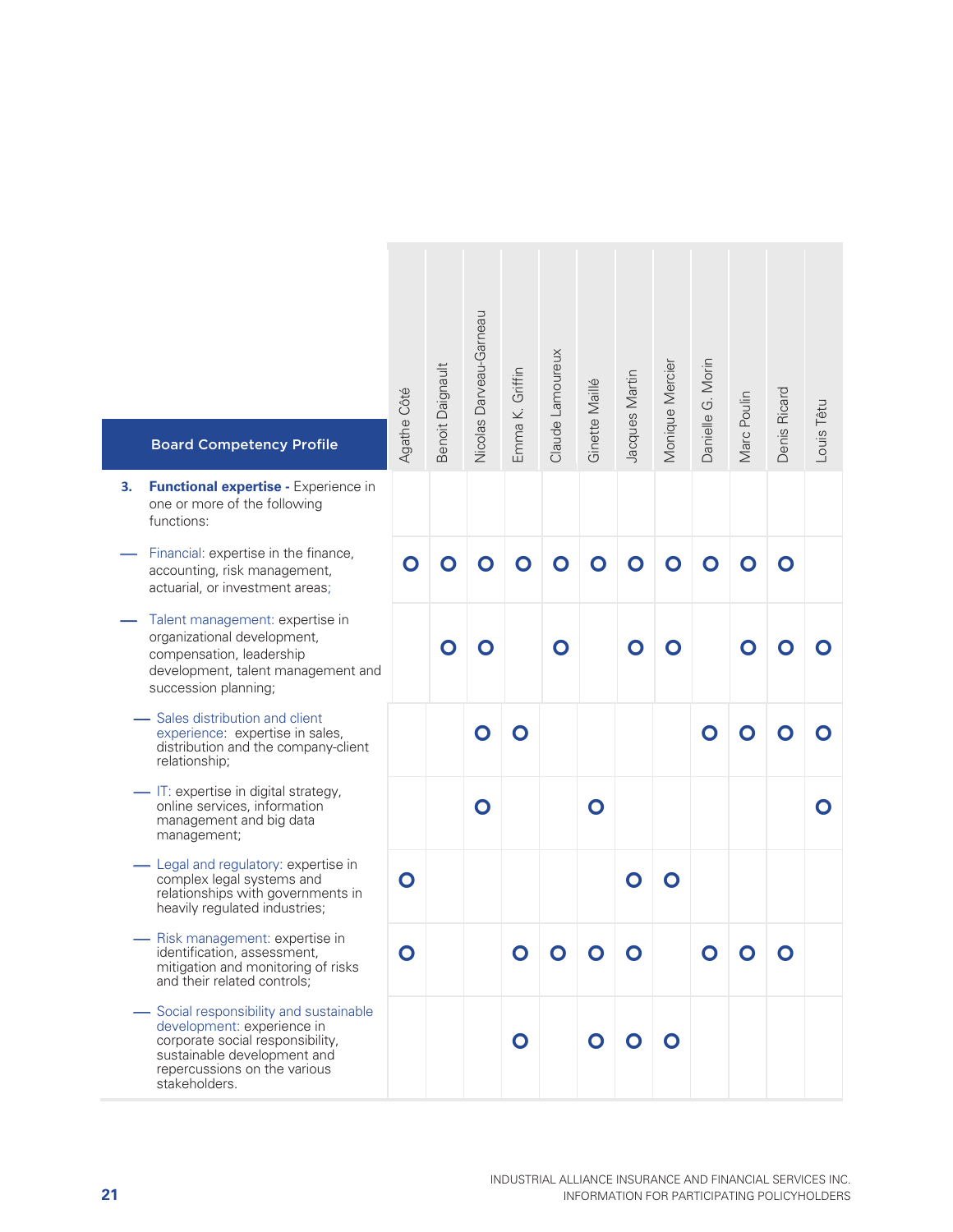# **Directors' Compensation**

Except for the President and Chief Executive Officer, who does not receive any compensation as a director for attending meetings of the Board or its committees, directors receive the compensation set out in the chart below.

Directors' compensation is paid to them in cash or Deferred Share Units ("**DSU**") at their option. If they wish to receive all or part of their compensation in DSUs, directors must notify the Corporation before May 31 of a given year, otherwise the compensation will be paid in cash. This choice applies to the 12-month period starting on June 1 of that same year and ending on May 31 the following year. A DSU is an accounting entry corresponding to the value of Common Shares credited to an account in the director's name and payable in cash on a specific date after he or she leaves the Board.

The chart on next page shows the total compensation paid to the directors for services rendered to iA Financial Corporation Inc. and iA Insurance in 2019. The compensation is divided equally between the two corporations.

The following table summarizes the various elements of compensation paid to the Board and Board committee members for 2019 :

|                                                                                                         | <b>Compensation (\$)</b> |
|---------------------------------------------------------------------------------------------------------|--------------------------|
| Annual Board Chair Retainer                                                                             | 220,000                  |
| Directors' Annual Board Retainer <sup>(1)</sup>                                                         | 100,000                  |
| Additional Committee Chair Retainer <sup>27</sup>                                                       |                          |
| Audit Committee                                                                                         | 25,000                   |
| Investment Committee                                                                                    | 25,000                   |
| Human Resources and Compensation Committee                                                              | 25,000                   |
| Governance and Ethics Committee                                                                         | 25,000                   |
| Additional Committee Member Retainer <sup>2</sup>                                                       |                          |
| Audit Committee                                                                                         | 15,000                   |
| Investment Committee                                                                                    | 15,000                   |
| Human Resources and Compensation Committee                                                              | 15,000                   |
| Governance and Ethics Committee                                                                         | 15,000                   |
| Board or Committee Attendance Fees in the event of more                                                 | 1,500 in person          |
| than two additional meetings (not planned in the director-<br>approved schedule) per year <sup>39</sup> | 1,000 by telephone       |
| Attendance Fees for Special Non-Meeting Mandates upon<br>Chair of the Board Approval                    | 1,500                    |
| Travel Allowance <sup>(4)</sup>                                                                         | 1,500                    |

(1) Other than the Chair of the Board. (2) The Chair of the Board does not receive this compensation.

(3) If a meeting is spread over two days, an attendance fee shall be paid for each of the days.<br>(4) Applies to a director who resides outside of the provinces of Quebec and Ontario, to attend one or more Board and/or commi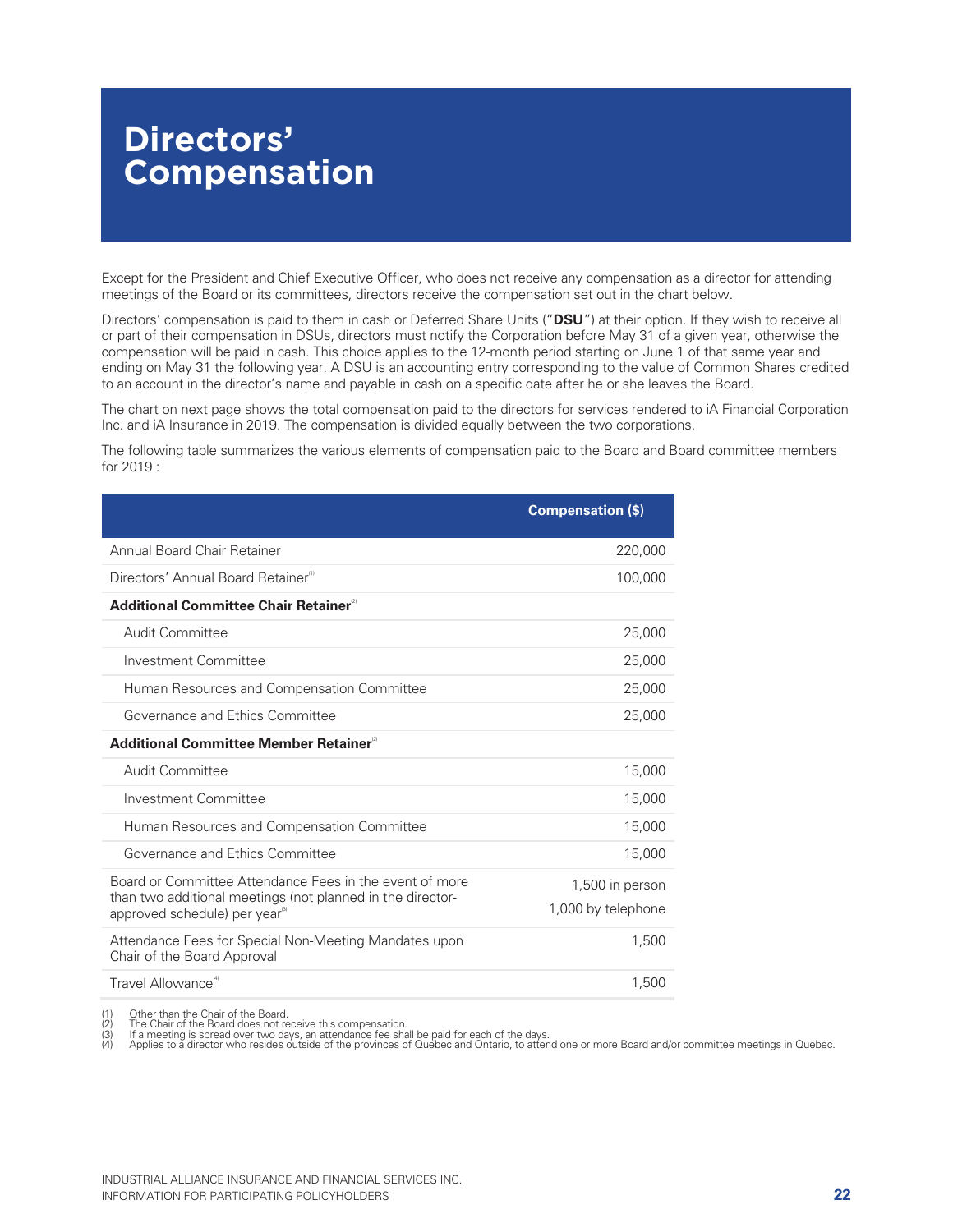Directors are also entitled to be reimbursed for expenses incurred to attend Board meetings or committee meetings. Directors other than the President and Chief Executive Officer do not receive pension benefits and are not eligible for stock options.

**Denis Ricard, President and Chief Executive Officer of the Corporation, does not receive any compensation in his capacity as Director of the Corporation.** 

The Corporation and iA Financial Corporation implemented

a group insurance policy that guarantees, at no charge, \$20,000 in life insurance to each independent director in office and \$10,000 in life insurance to each independent director who leaves these Boards of Directors after 10 years of service, also at no charge.

The following table shows total compensation paid to the directors for the year ended December 31, 2019:

|                                 | Fees <sup>(1)</sup> Received in<br>Cash | Fees <sup>(1)</sup> Received in<br><b>DSUs</b> | Percentage in DSU | <b>Total</b>   |
|---------------------------------|-----------------------------------------|------------------------------------------------|-------------------|----------------|
|                                 | \$                                      | \$                                             | $\frac{9}{6}$     | \$             |
| Jocelyne Bourgon <sup>(2)</sup> | 0                                       | 4,637                                          | 100               | 4,637          |
| <b>Robert Coallier</b>          | 50,054                                  | $\mathbf 0$                                    | $\overline{0}$    | 50,054         |
| Agathe Côté                     | 47,417                                  | 88,083                                         | 65                | 135,500        |
| <b>Benoit Daignault</b>         | 41,483                                  | 44,888                                         | 52                | 86,371         |
| Nicolas<br>Darveau-Garneau      | $\mathbf 0$                             | 123,500                                        | 100               | 123,500        |
| Emma K. Griffin                 | 140,400                                 | 15,600                                         | 10                | 156,000        |
| Michael Hanley                  | 25,027                                  | 25,027                                         | 50                | 50,054         |
| Claude Lamoureux                | $\overline{0}$                          | 134,000                                        | 100               | 134,000        |
| Ginette Maillé                  | 58,027                                  | $\overline{0}$                                 | $\mathbf 0$       | 58,027         |
| Jacques Martin                  | 240,500                                 | $\mathbf 0$                                    | 0                 | 240,500        |
| Monique Mercier                 | 8,038                                   | 80,333                                         | 91                | 88,371         |
| Danielle G. Morin               | 140,452                                 | $\mathbf{0}$                                   | $\overline{0}$    | 140,452        |
| Marc Poulin                     | 90,892                                  | 48,559                                         | 35                | 139,451        |
| Denis Ricard                    | $\mathbf 0$                             | $\mathbf 0$                                    | $\mathbf 0$       | $\overline{0}$ |
| Mary C. Ritchie                 | 45,616                                  | $\mathsf{O}\xspace$                            | $\mathbf 0$       | 45,616         |
| Louis Têtu                      | $\mathsf{O}\xspace$                     | 116,500                                        | 100               | 116,500        |
| <b>Total</b>                    | 887,906                                 | 681,127                                        |                   | 1,569,033      |

(1) Includes attendance fees, if applicable, and travel allowances, but does not include reimbursement of expenses. (2) Ms. Jocelyne Bourgon ceased to be a director on January 15, 2019.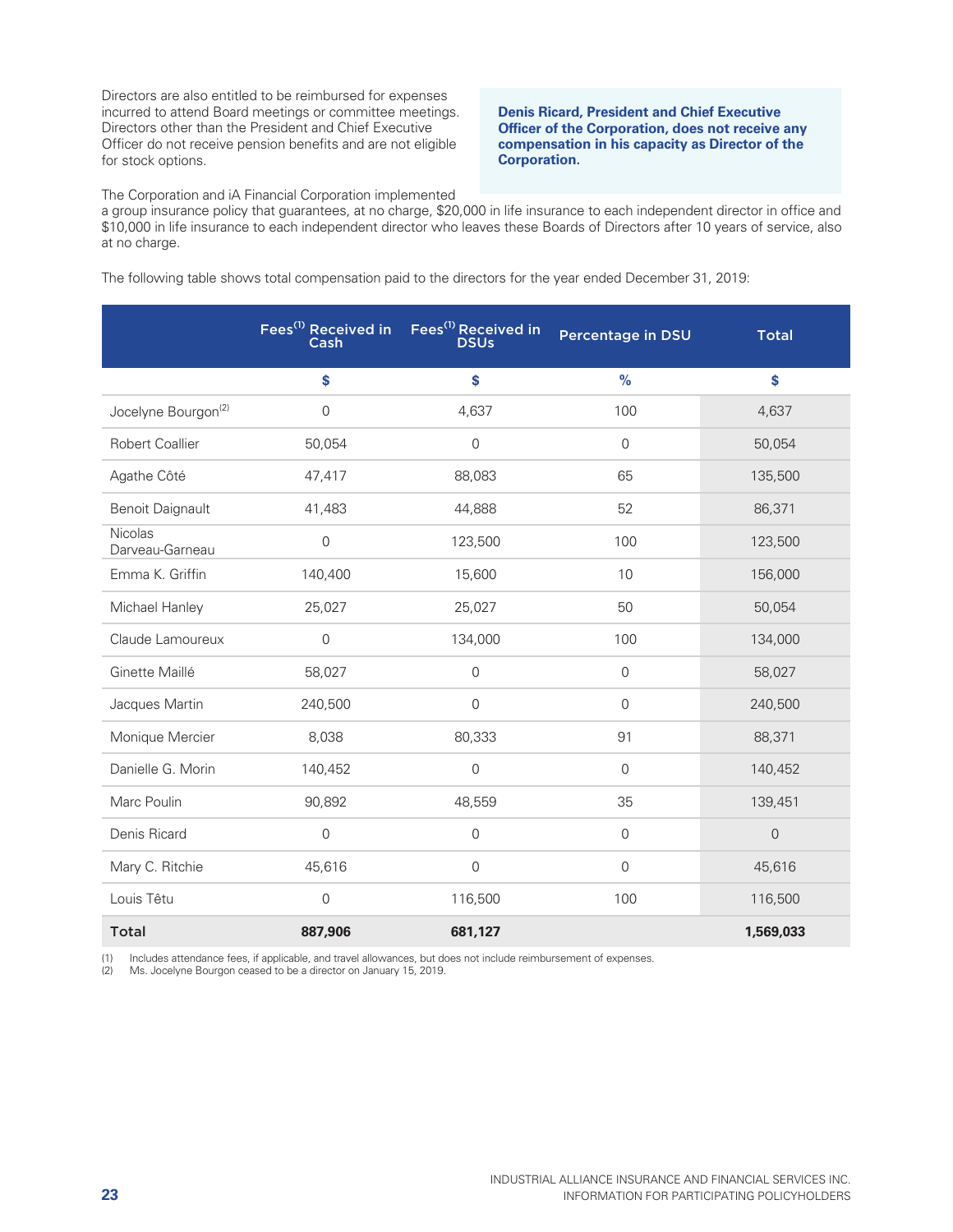# **Board of Directors and its Committees**

# **As at December 31, 2019**



# **Board Meetings and Board Committee Meetings**

The table below indicates the number of meetings held by the Board and its committees in 2019 and directors' overall attendance at these meetings.

|                                             | <b>Meetings</b> | <b>Attendance</b> |
|---------------------------------------------|-----------------|-------------------|
| <b>Board of Directors</b>                   | 10              | 94 %              |
| Audit Committee                             | 5               | 96 %              |
| Human Ressources and Compensation Committee | 4               | 90 %              |
| Governance and Ethics Committee             | $\overline{4}$  | 90%               |
| Investment Committee                        | 7               | 93 %              |
| <b>Number of meetings</b>                   | 30              | 93%               |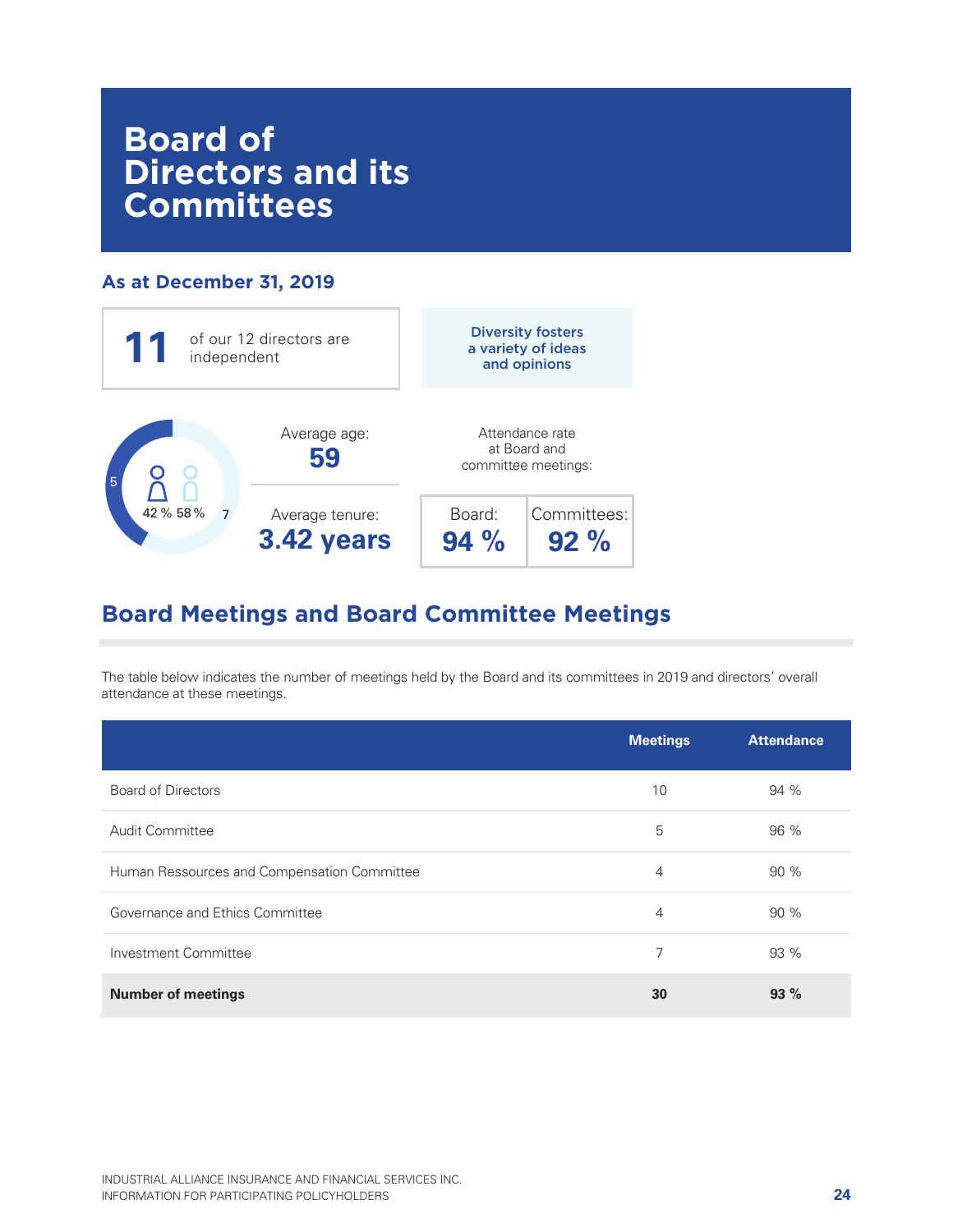# **Composition of the Committees**

|                                   | <b>Audit Committee</b> | <b>Human Ressources</b><br>and Compensation<br>Committee | <b>Governance and</b><br><b>Ethics Committee</b> | Investment<br>Committee |
|-----------------------------------|------------------------|----------------------------------------------------------|--------------------------------------------------|-------------------------|
| Agathe Côté                       | $\mathbf O$            |                                                          |                                                  | $\mathbf O$             |
| <b>Benoit Daignault</b>           |                        | $\bullet$                                                |                                                  | O                       |
| <b>Nicolas</b><br>Darveau-Garneau |                        | O                                                        |                                                  |                         |
| Emma K. Griffin                   |                        | $\mathbf O$                                              |                                                  | $\mathbf O$<br>(chair)  |
| Claude Lamoureux                  |                        |                                                          | O                                                | O                       |
| Ginette Maillé                    | Ω                      |                                                          |                                                  |                         |
| Jacques Martin <sup>(1)</sup>     |                        | $\mathbf O$                                              | O<br>(chair)                                     |                         |
| Monique Mercier                   | $\mathbf O$            |                                                          | O                                                |                         |
| Danielle G. Morin                 | $\mathbf O$<br>(chair) |                                                          | $\mathbf O$                                      |                         |
| Marc Poulin                       | O                      | $\mathbf O$<br>(chair)                                   |                                                  |                         |
| Denis Ricard                      |                        |                                                          |                                                  |                         |
| Louis Têtu                        |                        |                                                          | Ω                                                |                         |

The table below indicates the composition of the different committees as of March 9, 2020.

(1) As Chair of the Board of Directors, Mr. Martin is an ex-officio member of all the committees.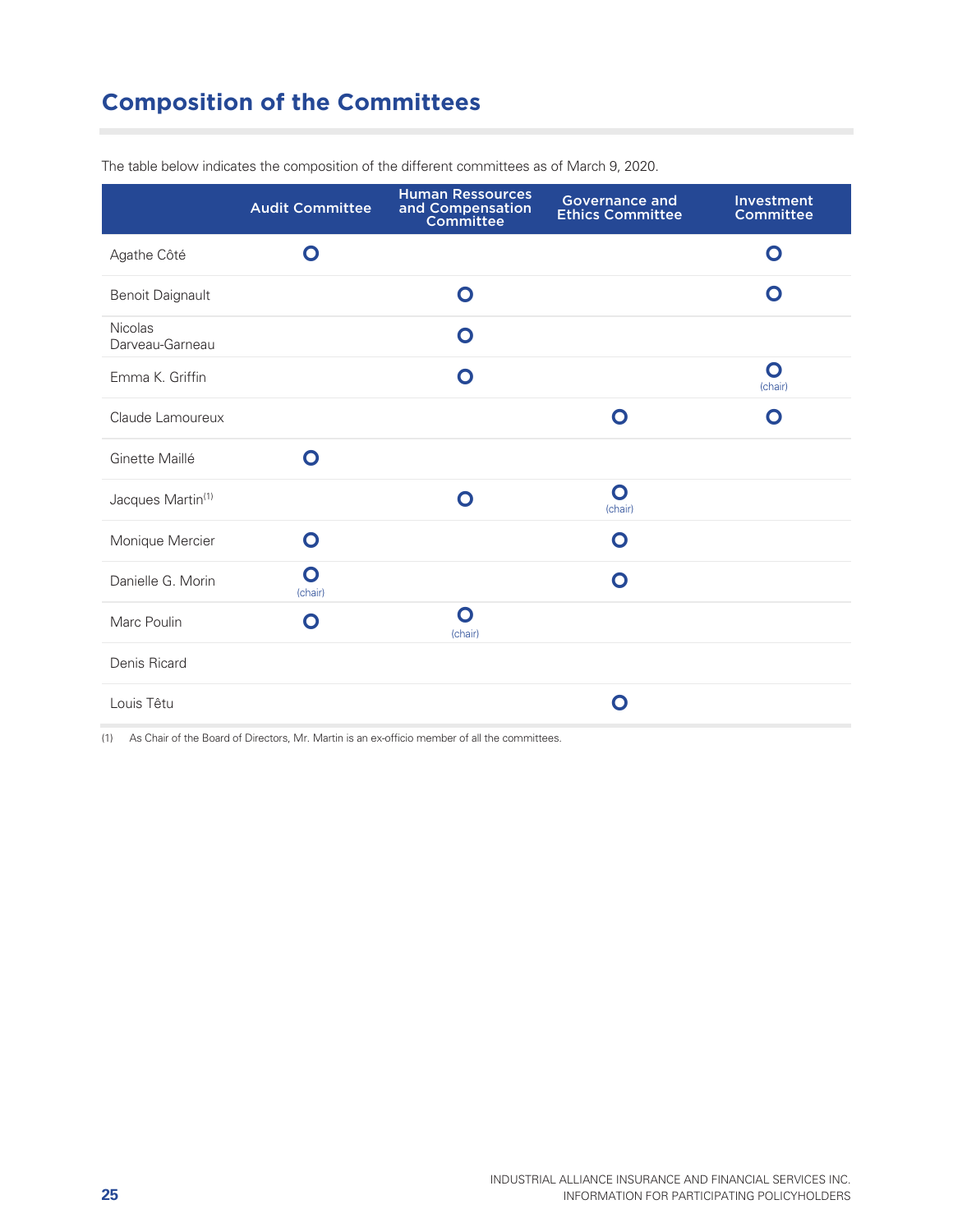# **Director Attendance at Meetings**

| <b>Name of Director</b>         | <b>Board of</b><br><b>Directors</b> |               | <b>Audit</b><br><b>Committee</b> |                          | <b>Human</b><br><b>Ressources</b><br>and<br><b>Compensation</b><br><b>Committee</b> |                          | <b>Governance</b><br>and Ethics<br><b>Committee</b> |                          | <b>Investment</b><br><b>Committe</b> |                          | <b>Total</b>  |
|---------------------------------|-------------------------------------|---------------|----------------------------------|--------------------------|-------------------------------------------------------------------------------------|--------------------------|-----------------------------------------------------|--------------------------|--------------------------------------|--------------------------|---------------|
|                                 | <b>Number</b>                       | $\frac{9}{6}$ | <b>Number</b>                    | $\frac{9}{6}$            | <b>Number</b>                                                                       | $\frac{9}{6}$            | <b>Number</b>                                       | $\frac{9}{6}$            | <b>Number</b>                        | $\%$                     | $\frac{9}{6}$ |
| Robert Coallier <sup>(2)</sup>  | 3/4                                 | 75            | $\equiv$                         | $\equiv$                 | 1/2                                                                                 | 50                       | 1/2                                                 | 50                       | $\overline{\phantom{a}}$             | $\bar{\phantom{a}}$      | 63            |
| Agathe Côté                     | 10/10                               | 100           | 5/5                              | 100                      | $\overline{\phantom{a}}$                                                            | $\blacksquare$           | $\bar{\phantom{a}}$                                 | $\overline{\phantom{a}}$ | 7/7                                  | 100                      | 100           |
| Benoit Daignault <sup>(3)</sup> | 7/7                                 | 100           | $\overline{\phantom{a}}$         | $\equiv$                 | 2/2                                                                                 | 100                      | $\overline{a}$                                      | $\overline{\phantom{a}}$ | 4/5                                  | 80                       | 93            |
| Nicolas<br>Darveau-Garneau      | 10/10                               | 100           | $\overline{\phantom{0}}$         | $\overline{\phantom{a}}$ | 4/4                                                                                 | 100                      | $\overline{\phantom{a}}$                            | $\overline{\phantom{a}}$ | $\overline{\phantom{a}}$             | $\overline{\phantom{a}}$ | 100           |
| Emma K. Griffin                 | 10/10                               | 100           | $\overline{\phantom{0}}$         | $\overline{\phantom{a}}$ | 4/4                                                                                 | 100                      | $\overline{\phantom{a}}$                            | $\overline{\phantom{a}}$ | 7/7                                  | 100                      | 100           |
| Michael Hanley <sup>(2)</sup>   | 2/4                                 | 50            | 2/3                              | 67                       | 1/2                                                                                 | 50                       | $\overline{\phantom{a}}$                            | $\overline{a}$           | $\overline{\phantom{a}}$             | $\equiv$                 | 56            |
| Claude Lamoureux                | 10/10                               | 100           | $\overline{\phantom{a}}$         | $\equiv$                 | $\equiv$                                                                            | $\overline{a}$           | 4/4                                                 | 100                      | 6/7                                  | 86                       | 95            |
| Ginette Maillé <sup>(4)</sup>   | 6/6                                 | 100           | 2/2                              | 100                      | $\overline{\phantom{a}}$                                                            | $\qquad \qquad -$        | $\overline{\phantom{a}}$                            | $\overline{\phantom{a}}$ | $\overline{\phantom{a}}$             | $\overline{\phantom{a}}$ | 100           |
| Jacques Martin <sup>(5)</sup>   | 10/10                               | 100           |                                  |                          | 4/4                                                                                 | 100                      | 4/4                                                 | 100                      |                                      |                          | 100           |
| Monique Mercier <sup>(3)</sup>  | 6/7                                 | 86            | 2/2                              | 100                      | $\equiv$                                                                            | $\overline{\phantom{a}}$ | 2/2                                                 | 100                      | $\overline{a}$                       | $\overline{\phantom{a}}$ | 91            |
| Danielle G. Morin               | 10/10                               | 100           | 5/5                              | 100                      | $\overline{\phantom{a}}$                                                            | ÷,                       | 4/4                                                 | 100                      | $\overline{\phantom{a}}$             | $\overline{\phantom{a}}$ | 100           |
| Marc Poulin <sup>(6)</sup>      | 10/10                               | 100           | 5/5                              | 100                      | 2/2                                                                                 | 100                      | $\overline{\phantom{a}}$                            | $\overline{\phantom{a}}$ | 2/2                                  | 100                      | 100           |
| Denis Ricard                    | 10/10                               | 100           | $\equiv$                         | $\blacksquare$           | $\equiv$                                                                            | $\overline{\phantom{0}}$ | $\overline{a}$                                      | $\equiv$                 | $\equiv$                             | $\equiv$                 | 100           |
| Mary C. Ritchie <sup>(2)</sup>  | 3/4                                 | 75            | 3/3                              | 100                      | $\overline{\phantom{a}}$                                                            | $\overline{\phantom{a}}$ | $\overline{\phantom{a}}$                            | $\overline{\phantom{0}}$ | $\overline{\phantom{a}}$             | $\overline{\phantom{a}}$ | 86            |
| Louis Têtu                      | 8/10                                | 80            | $\overline{\phantom{a}}$         | $\equiv$                 | $\overline{\phantom{a}}$                                                            | $\overline{\phantom{a}}$ | 3/4                                                 | 75                       | $\overline{\phantom{a}}$             | $\overline{\phantom{a}}$ | 79            |
| Attendance at<br>meetings       | 115/122                             | 94            | 24/25                            | 96                       | 18/20                                                                               | 90                       | 18/20                                               | 90                       | 26/28                                | 93                       | 93            |

The table below presents an attendance record for directors<sup>(1)</sup> at Board meetings and Board committee meetings.

(1) Ms. Jocelyne Bourgon ceased to be a director on January 15, 2019, prior to any 2019 meetings.<br>(2) Mr. Robert Coallier, Mr. Michael Hanley and Ms. Mary C. Ritchie ceased to be directors on May 9, 2019.<br>(3) Mr. Benoit Da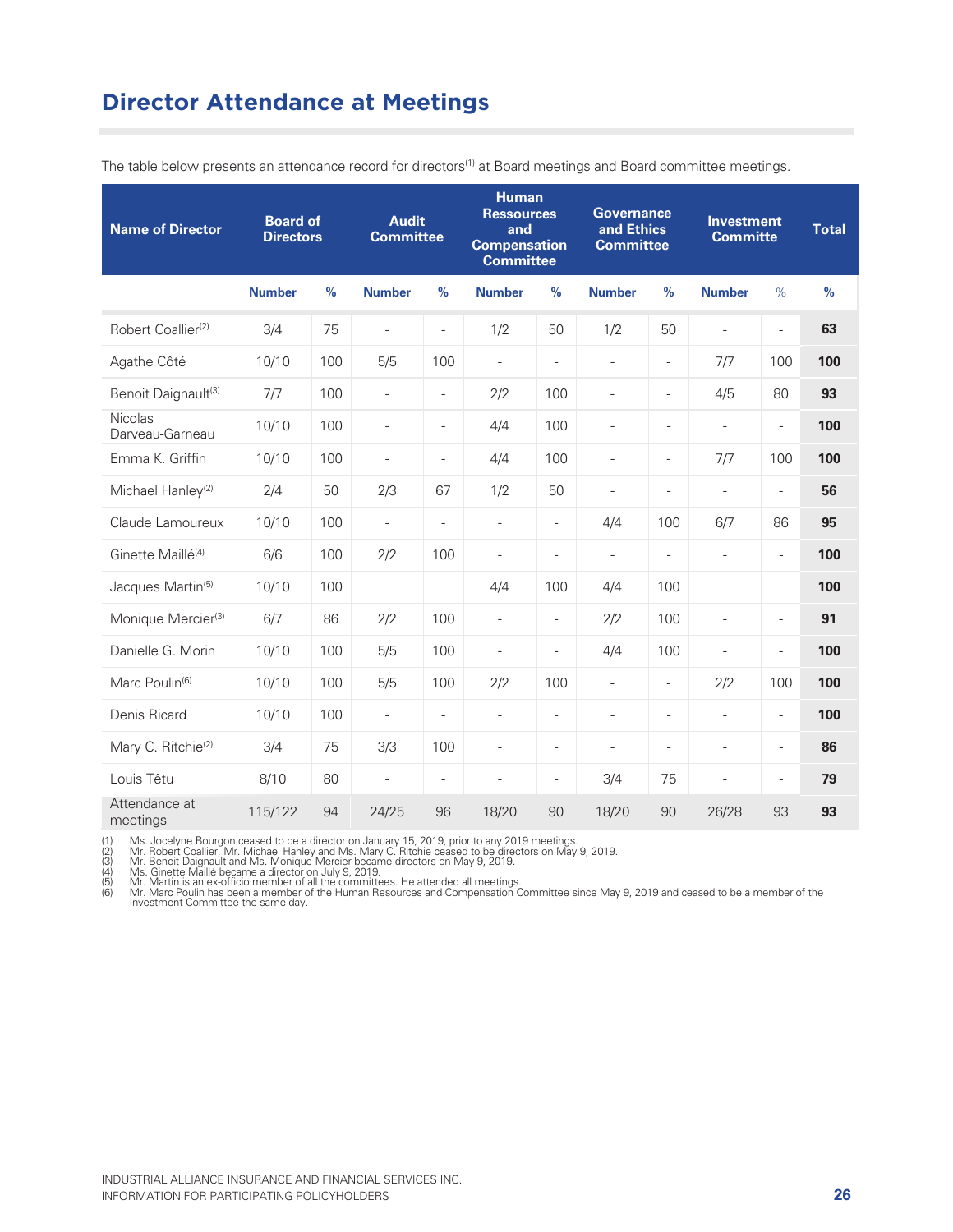# **SCHEDULE A – Summary of the** *Participating accounts management policy for contracts issued or assumed prior to June 13th, 2019*

The Participating accounts management policy for contracts issued or assumed prior to June 13th, 2019 (the "**Policy**") sets out the key principles and methods applied in managing the participating accounts for contracts issued or assumed by Industrial Alliance Insurance and Financial Services Inc. (the "**Corporation**"), prior to June 13th, 2019.

# **Participating Accounts**

The participating contracts are spread out between the three following participating accounts:

#### **1. Participating account for Industrial Alliance Pacific Insurance and Financial Services Inc. ("iAP"):**

- Participating Account that existed at iAP, before its acquisition by the Corporation;
- This account is divided in three sub-accounts:
	- o one sub-account for the participating contracts that existed in the North West Life Insurance Company of Canada ("**North West**");
	- o two sub-accounts (the "**Fidelity**" and the "**Founders**") for the participating contracts that existed in the Seaboard Life Insurance Company ("**Seaboard**");

#### **2. Participating account for National Life Insurance Company of Canada ("National Life"):**

• Participating account that existed in National Life, prior to its acquisition by the Corporation;

#### **3. Pre-Conversion participating account:**

• Participating account for the participating contracts issued by the Corporation, prior to its demutualization;

All these participating accounts are closed to new business.

Each account and sub-account, except the Pre-Conversion participating account<sup>1</sup>, is made up of two elements: liabilities and surplus. Liabilities are used to honor obligations towards policyholders, while the surplus represents the earnings to distribute as dividends to participating policyholders and transfers to the Corporation's retained earnings' account.

#### **Surplus**

The surplus increases or decreases according to the incurred experience gains and losses. It is then gradually distributed to the participating policyholders through dividends calculated according to the Contract dividend policy for participating contracts issued or assumed prior to June 13th, 2019.

Amongst other factors, the amount of surplus must be sufficient to meet regulatory capital requirements and the target solvency ratio determined by the Corporation.

When the surplus is greater than the target ratio, dividends may increase, and when the surplus is lower than the target ratio, dividends may decrease, in order to maintain the surplus at the target ratio level.

<sup>1</sup> At the time of demutualization, an agreement was put in place in which policyholders renounced their rights to participate in the surplus of the Corporation in exchange for shares or a sum of money. Therefore, this account is composed only of liabilities.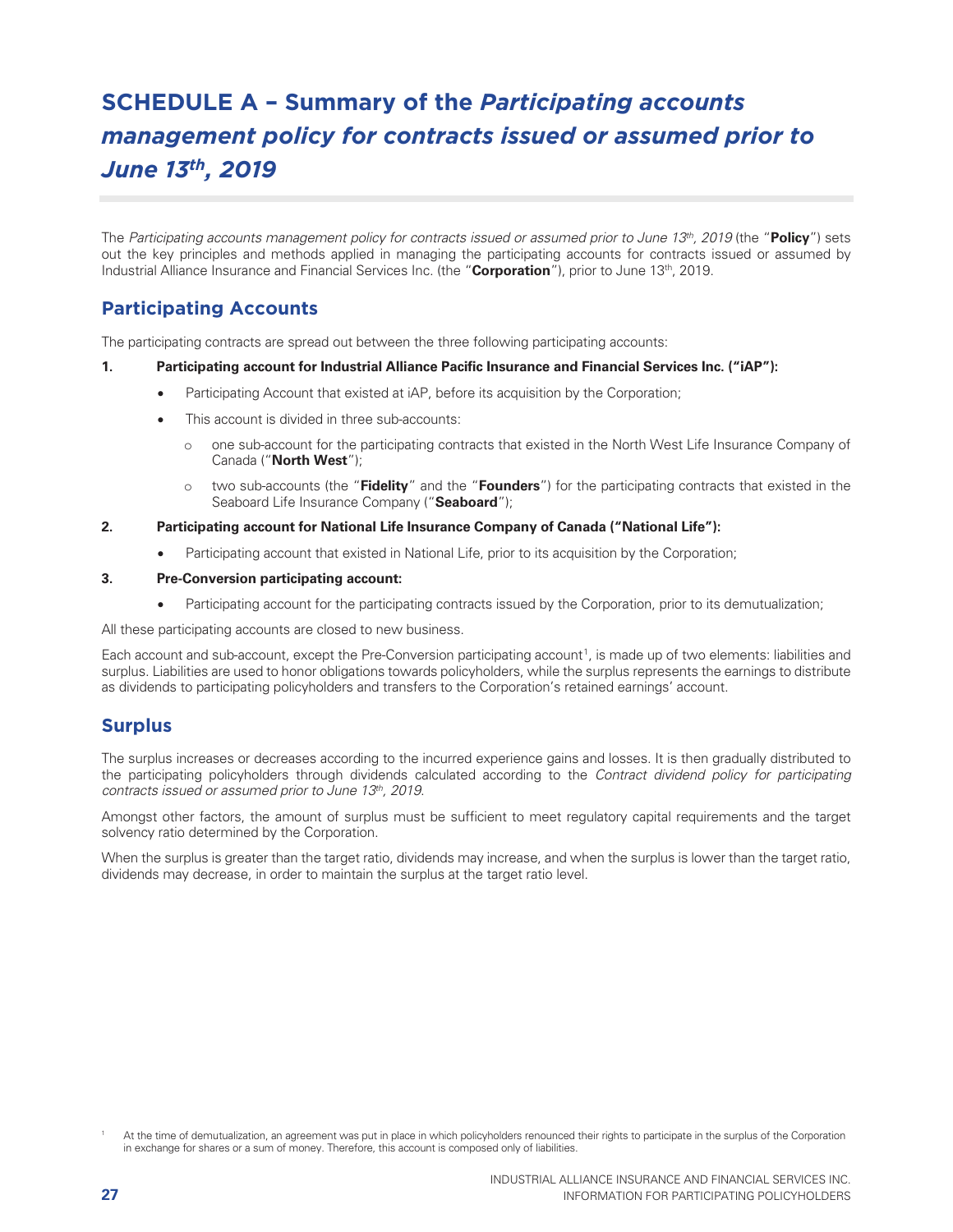# **Asset Investment**

The assets supporting the liabilities and surpluses of these accounts are invested in asset segments maintained separately from the other assets of the Corporation. Investment decisions regarding these assets are taken in accordance with the objectives of being able to support the obligations towards the participating policyholders, i.e. to pay the benefits, as well as to ensure financial strength of the participating accounts and the Corporation and to yield an excess return without taking undue risk.

In order to reach these objectives, the Corporation has implemented the following asset class guidelines:

- 0% to 15% for short term investments;
- 35% to 100% for fixed income:
- 0% to 65% for stocks.

The Corporation may use financial derivatives to manage the portfolio's risks, if deemed appropriate.

### **Income and Expenses Allocation**

Returns on assets are allocated to the participating accounts to be fair and equitable to participating policyholders.

Commissions, benefit payments, premium taxes and investment income taxes and fees are allocated directly to each participating account and sub-account, as incurred. Administrative expenses are allocated based on the number and type of policies in force. Expenses for asset management are allocated according to Corporation's in force practices.

# **Summary of the Changes Made to this Policy**

- Update of the language to reflect the change of regulatory authority and of capital requirement (ex: AMF instead of OSFI, LICAT instead of MCCSR, compliance with the *Insurers Act* (Québec), etc.);
- Policy standardization for all the participating accounts closed to new business (iAP participating account, National Life participation account, Pre-Conversion participating account);
- Implementation of a method to pay exceptional dividends for the North West sub-account, in order to avoid a tontine effect<sup>2</sup>. This method needed to be put in place to ensure a distribution of this sub-account surplus;
- Segmentation of the participating accounts' surplus assets from the surplus assets of the Corporation;
- Uniformization of the allocation guidelines for each type of asset.

<sup>2</sup> Tontine Effect: A situation where experience and/or surplus are inappropriately shifted among the participating contracts, in such a way that an inadequate surplus accumulates into the participating account, to be eventually distributed in the future years to a smaller number of participating contracts' holders.